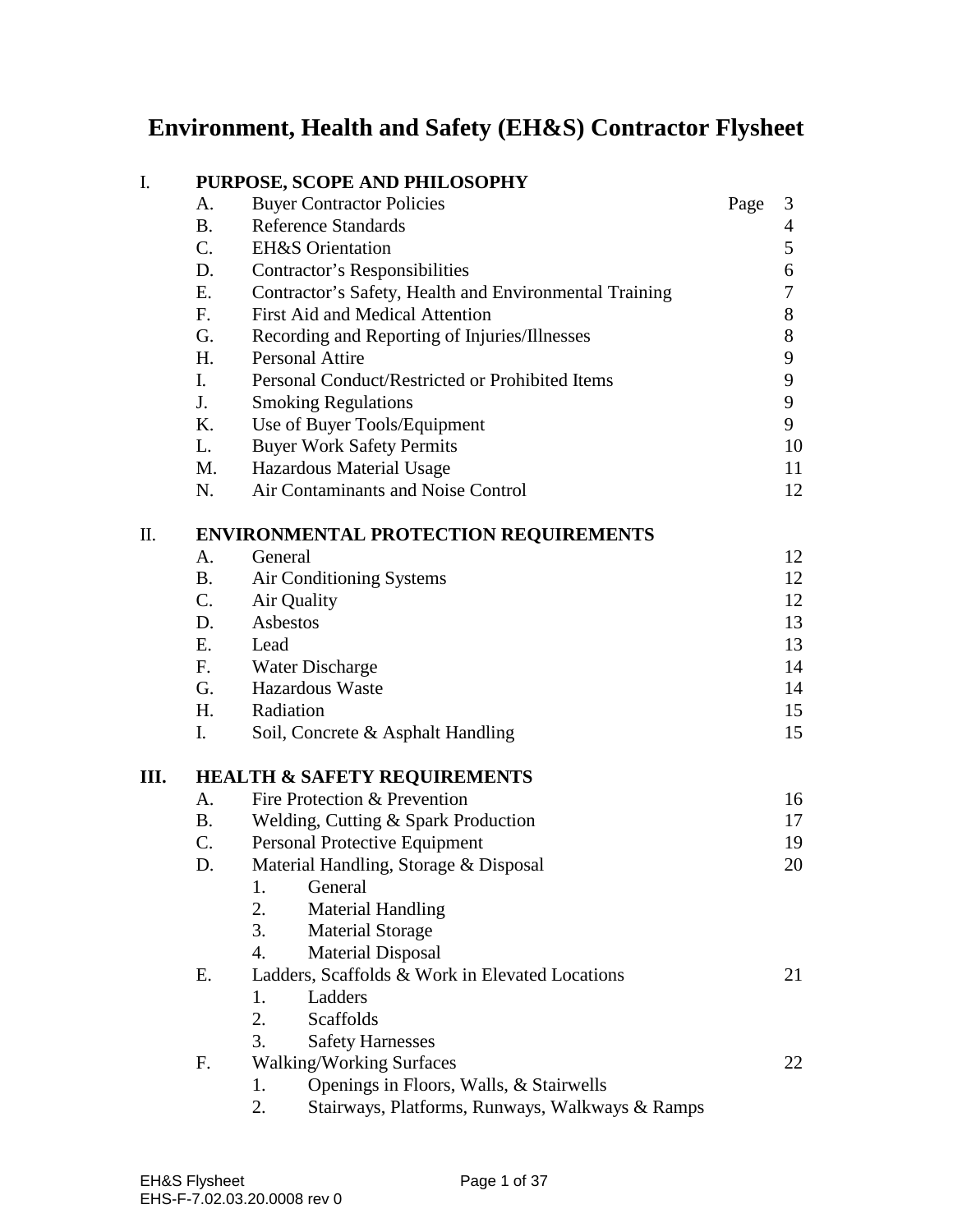| G. | Signs, Signals & Barricades              | 23 |  |
|----|------------------------------------------|----|--|
| H. | <b>Confined Space Entry</b>              | 24 |  |
| Ι. | Lockout/Tagout                           | 26 |  |
| J. | <b>Electrical Work</b>                   | 28 |  |
| Κ. | Motor Vehicles & Equipment               | 31 |  |
| L. | Excavations & Trenching                  | 32 |  |
| M. | Concrete, Concrete Forms & Shoring       | 33 |  |
| N. | Cranes & Derricks                        | 33 |  |
| O. | <b>Steel Erection</b>                    | 34 |  |
| P. | <b>Miscellaneous Provisions</b>          |    |  |
|    | <b>Illumination</b><br>1.                |    |  |
|    | 2.<br>Sanitation                         |    |  |
|    | 3.<br>General                            |    |  |
|    | Hand & Power Tools<br>4.                 |    |  |
|    | 5.<br><b>Powder-Actuated Power Tools</b> |    |  |
|    | 6.<br>Laser Equipment                    |    |  |
| Q. | Safety Inspection & Housekeeping         |    |  |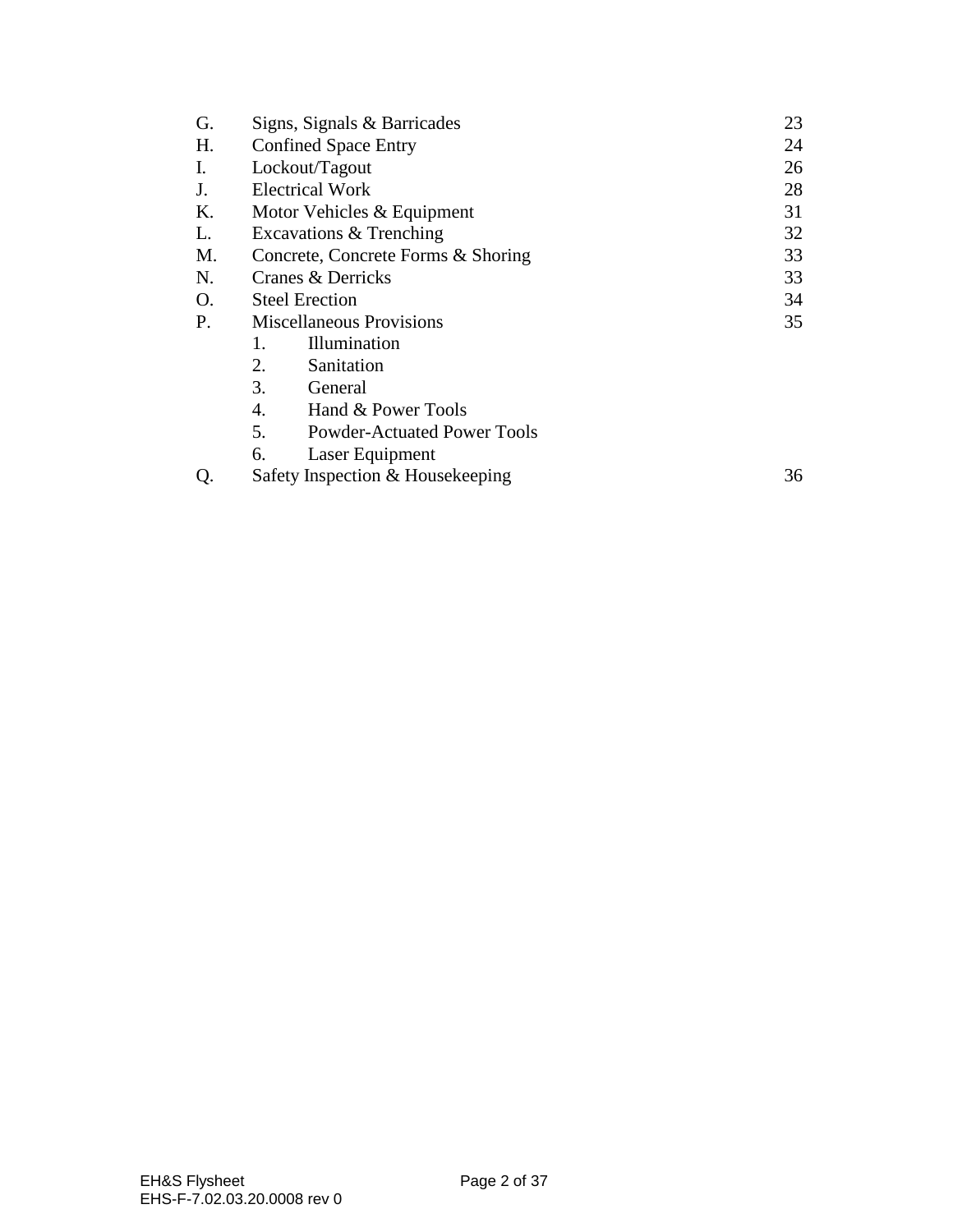# **Environment, Health and Safety (EH&S) Contractor Flysheet**

# **I. PURPOSE, SCOPE AND PHILOSOPHY**

#### A. **Buyer Contractor Policies**

- 1. Contractor shall adhere to all applicable federal, state, local, municipal and public laws, ordinances, building codes, rules, regulations and orders now existing or later enacted. Should a conflict arise, the most stringent of these laws, ordinances, codes, rules, regulations, orders or contract requirements shall apply. Should any unforeseen consideration or problems arise, they shall be resolved by mutual agreement, recognizing that personnel safety, the environment, and regulatory compliance is of paramount importance.
- **2. Prior to commencement of any work on Buyer's facilities or property and expressly before arriving at the Buyer's job site, Contractors involved in trades-type work (e.g., electrical, pipefitting, mechanical) are required to be pre-approved by Aerojet Rocketdyne's Environment, Health and Safety (EH&S) department. Contractors will be denied access to the Buyer's facilities until they have received notification from EH&S that they been pre-approved.** Companies requiring pre-approval include, but are not limited to, general contractors, OEMs, construction vendors, riggers/millwrights, painters, machine tool service vendors, and other vendors who use power tools and/or are engaged in activities that involve potentially hazardous chemicals or energy sources. To be Pre-Approved Contractors must submit the following documentation: Completed EH&S Pre-approval form EHS-AF025); Completed Contractor Training Documentation Matrix; Injury & Illness Prevention Program (IIPP) or equivalent; Code of Safe Work Practices (EHS Contractor Flysheet) prior to commencement of any work at Buyer's facilities or property and arriving on the job site. This preapproval is required for the Contractor and any of the Contractor's subcontractors, at any tier, that need to access the Buyer's facilities in the performance of this Order. Detailed contractor pre-approval information and forms are located at Aerojet Rocketdyne Supplier Information Portal ([http://www.rocket.com/supp/purchase-terms-and-condition](http://www.rocket.com/supp/purchase-terms-and-conditions)s). **Note: You may be in default of your contract if you are not pre-approved and start work on Buyer's facilities or property without this pre-approval.**
- 3. Contractor is responsible for controlling the manner and methods of its operations and is directly responsible for the safety of its employees and Subcontractor's employees and ensuring regulatory compliance. In the event Contractor's employees or its Subcontractors' employees fail to comply with Federal, State, local, or municipal regulations, or this document, Buyer has the right and obligation to stop work, at Contractor's expense, until the issue is rectified to Buyer's satisfaction.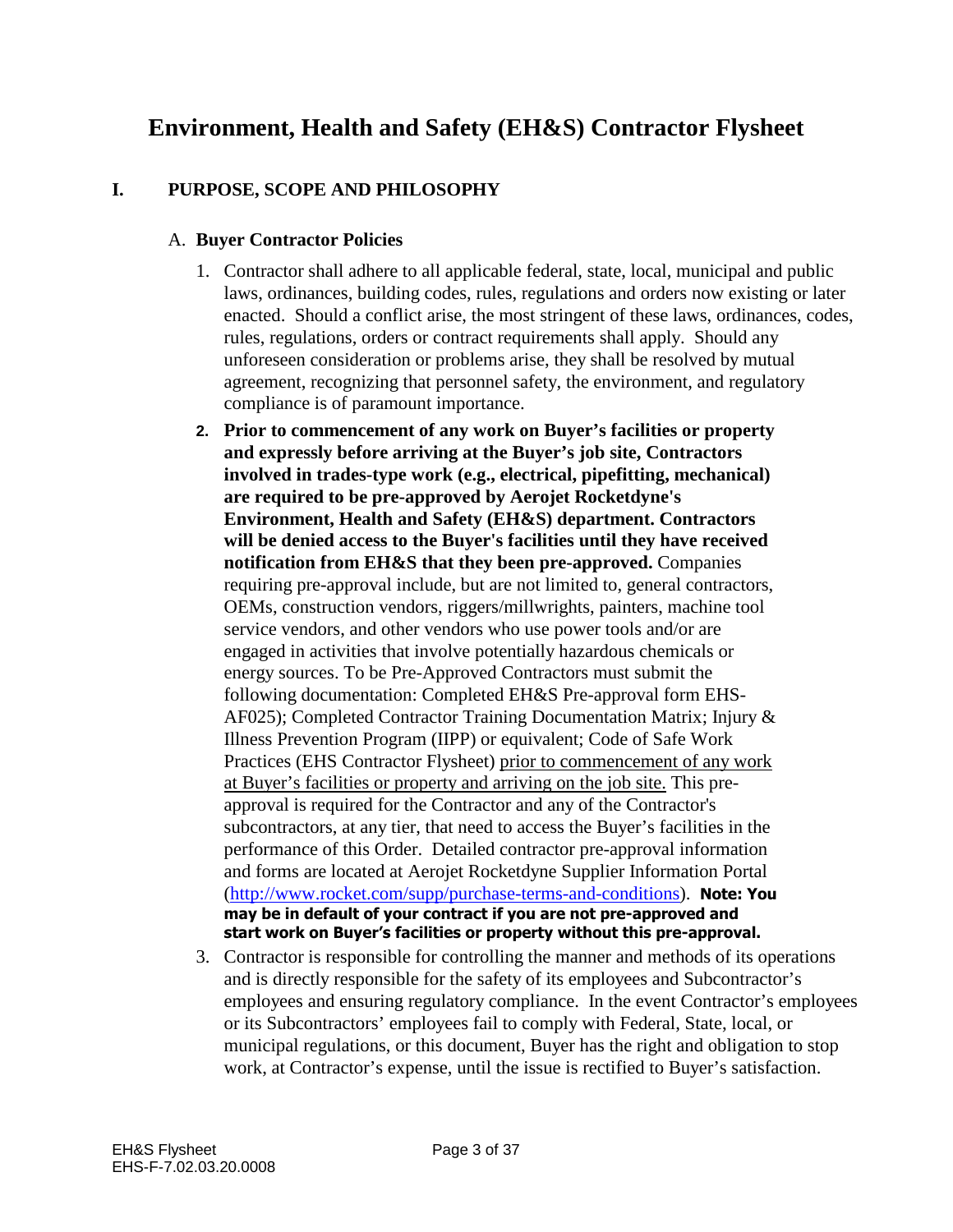Furthermore, violations may be referred to the appropriate regulatory agency(s), which may lead to legal, civil, and/or criminal action.

- 4. Failure of this document to reference specific laws, ordinance, codes, rules, regulations or orders does NOT excuse Contractor or Contractor's employees from following those regulations that may be applicable to the scope of work being performed by Contractor.
- 5. The requirements of this document may be modified by the specific safety and environmental rules and procedures of individual operating buildings or facilities. These modifications will be noted and indicated on the drawings or through the site's safety work permit process.
- 6. Contractor shall not permit any person to enter upon Buyer's premises, at the work site or elsewhere, except in accordance with Buyer's safety and security requirements.
- 7. Contractor is solely responsible for the safety and protection of all persons and property while on or near the work site, including the safety and protection of Contractor's employees, agents, delegates, invitees and Subcontractors'.
- 8. Contractor agrees to indemnify and hold Buyer harmless from prohibiting any Contractor or Subcontractor's employees, agents, or invitees from entering onto the work site or project if, in the sole opinion of Aerojet Rocketdyne, such employee, agent, or invitee fails to comply with the safety, health, and environmental laws, rules, and regulations, discussed in Section I.A.1 of this document.
- 9. All Contractor and Subcontractor employees that contact or work on asbestoscontaining materials during their work activities shall have asbestos awareness training as defined by state/federal regulations. Training shall be completed prior to initiation of work and be current.
- 10. Unless stated otherwise in this document, all reference(s) to Contractor shall include Contractor's employees, agents, delegates, invitees and Subcontractor's employees, agents, delegates, invitees.

# B. **Reference Standards**

1. Occupational Safety and Health Act (OSHA)

-Title 29 Code of Federal Regulations (CFR), Parts 1910 & 1926

-California Code of Regulations, Title 8-Industrial Relations, Subchapters 4 (Construction Safety Orders), 5 (Electrical Safety Orders), 7 (General Safety Orders) & 21 (Telecommunications)

- 2. National Fire Protection Association (NFPA) Standards comprising the National Fire Codes, including, but not limited to the National Electrical Code (NEC).
- 3. American National Standard Institute (ANSI)
- 4. National Institute for Occupational Safety and Health (NIOSH)
- 5. American Conference of Governmental Industrial Hygienists (ACGIH) Industrial Ventilation Manual
- 6. Bureau of Labor Statistics (BLS)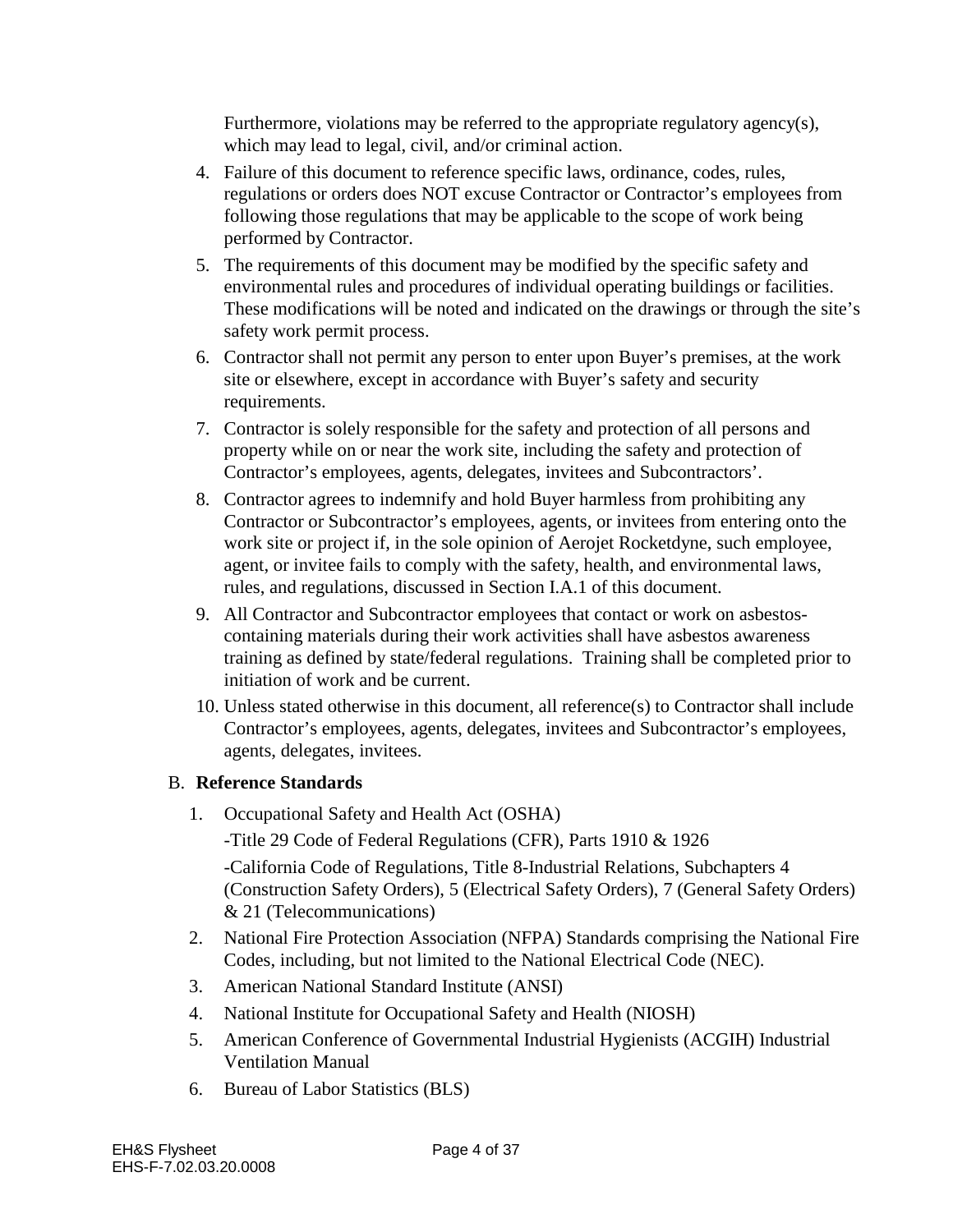- 7. 40 CFR, Resource Conservation and Recovery Act (RCRA)
- 8. 49 CFR, Department of Transportation of Hazardous Materials and Waste
- 9. South Coast Air Quality Management District (SCAQMD) Rules and Regulations
- 10. Ventura County Air Pollution Control District (VCAPCD) Rules and Regulations
- 11. Eastern Kern Air Pollution Control District (EKAPCD) Rules and Regulations
- 12. Sacramento Metropolitan Air Quality Management District Rules and Regulations
- 13. Toxic Substance Control Act (TSCA)
- 14. Where a standard is referenced in this document, the subject referenced (equipment, material, or work) shall be in compliance with the most recent edition of that standard.
- 15. The referenced standards are minimum requirements. Where the requirements of this document are in excess of, but not contrary to, the referenced standards, Contractor shall comply with the more stringent requirements of this document.
- 16. California Regional Water Quality Control Board (SWPPP).

# C. **EH&S Orientation**

- 1. Buyer's EH&S Organization or designee will provide Contractor all safety rules and regulations in effect at the worksite. Contractor will be responsible for requiring all of the Contractor's employees to receive this information prior to beginning work at Buyer's facility. These rules will include an explanation of Buyer's:
	- a. Emergency System
	- b. Hazardous Materials or conditions which may affect Contractor's employees
	- c. Safety precautions for facilities in which the Contractor may be working
	- d. Emergency procedures for specific facilities
	- e. Emergency Equipment, Alarms, or Signals
		- (1) Fire extinguishers, fire alarm stations, signal lights, sprinkler systems, emergency lights, and component equipment shall not be removed, disconnected, or reconnected without the specific approval from Security Services through the Contractor Coordinator. Permission to shut down, remove, modify, or relocate such equipment must be requested through the Contract Coordinator.
		- (2) Fire hydrants and fire service control valves shall not be blocked. Permission for the use of fire hydrants must be obtained from Security Services through the Contract Coordinator.
	- f. Emergency Exits
		- (1) Locations
		- (2) Maintaining clear passage
	- g. Evacuation procedures and emergency assembly areas
	- h. Plant Fire Safety Rules
	- i. Existing Buyer regulatory permits and conditions which may be affected or impacted by Contractor's scope of work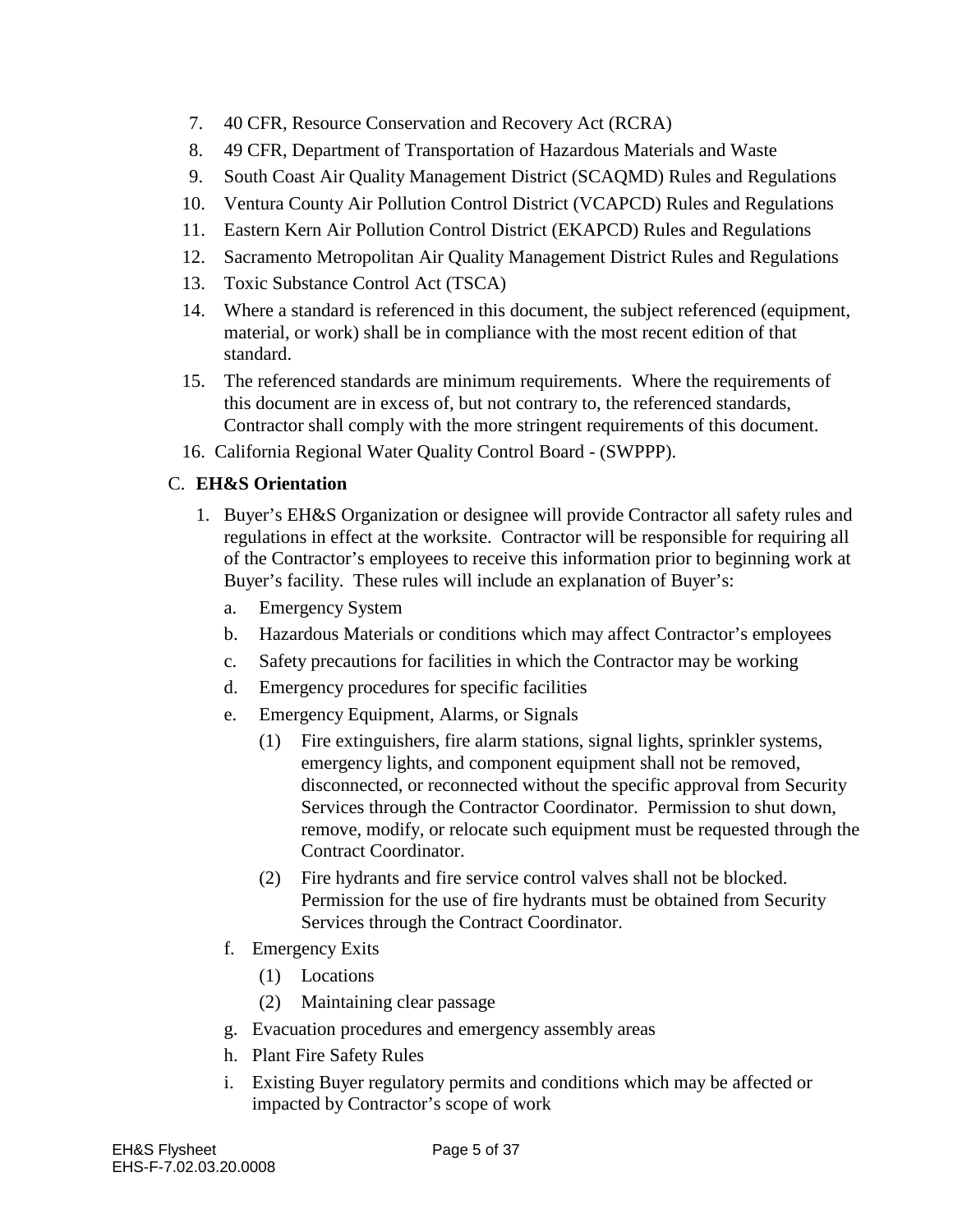- 2. Contractor shall keep records showing to whom this information has been given. In the event there is a change in personnel in Contractor's work force, Contractor is responsible for providing any new employees with this information and maintaining all necessary records.
- 3. Contractor shall provide these safety rules and regulations to all Subcontractors.

# D. **Contractor Responsibilities**

- 1. The Contractor is responsible for controlling the manner and methods of its operations and is directly responsible for the safety of its employees and Subcontractor's employees and ensuring regulatory compliance. To accomplish this, the Contractor will do all things necessary to ensure the safety of Contractor's or Subcontractor's, employees, agents, or invitees, including the following:
	- a. Appoint a Contractor designated representative for project and safety coordination at the job site. The designated representative must be on site while work is being accomplished. The Contractor may designate a Subcontractor's employee as the Contractor's representative, but in any event, the Contractor remains directly responsible to Aerojet Rocketdyne for safety performance of all work, including Subcontractors.
	- b. Use only the plant or building entrance designated by Buyer for entering and exiting.
	- c. Prohibit Contractor and Subcontractor personnel from entering Buyer's buildings or facilities outside scope of worksite.
	- d. Follow local plant access control practice. Buyer may require Contractor's employees to sign a log upon entering and leaving Buyer's buildings, facilities or test sites. The Contractor will also ensure that each Contractor employee is issued and wears a Rocketdyne-issued badge.
	- e. Ensure that all Contractor and Subcontractor personnel comply with the terms of the contract, including applicable Security Services and EH&S rules. These rules include, but are not limited to, the Confined Space Entry Procedure, Hot Work Permit, Lockout/Tagout Procedure, and Hazardous Material and Waste Management Procedures.
	- f. Provide supervisors and employees who are competent and adequately trained to perform required work.
	- g. Advise Contractor's employees and Subcontractor's employees of hazards associated with the work to be performed, including any hazard information provided to the Contractor by Buyer. It is the Contractor's obligation to inform its employees and Subcontractor's employees of any hazardous chemical information the Contractor receives from Buyer in compliance with state and federal Right-to-Know legislation and to ensure that the Contractor's employees and Subcontractor's employees receive proper training.
	- h. Provide all tools and equipment for the work, including personal protective equipment. The tools and equipment must be properly maintained and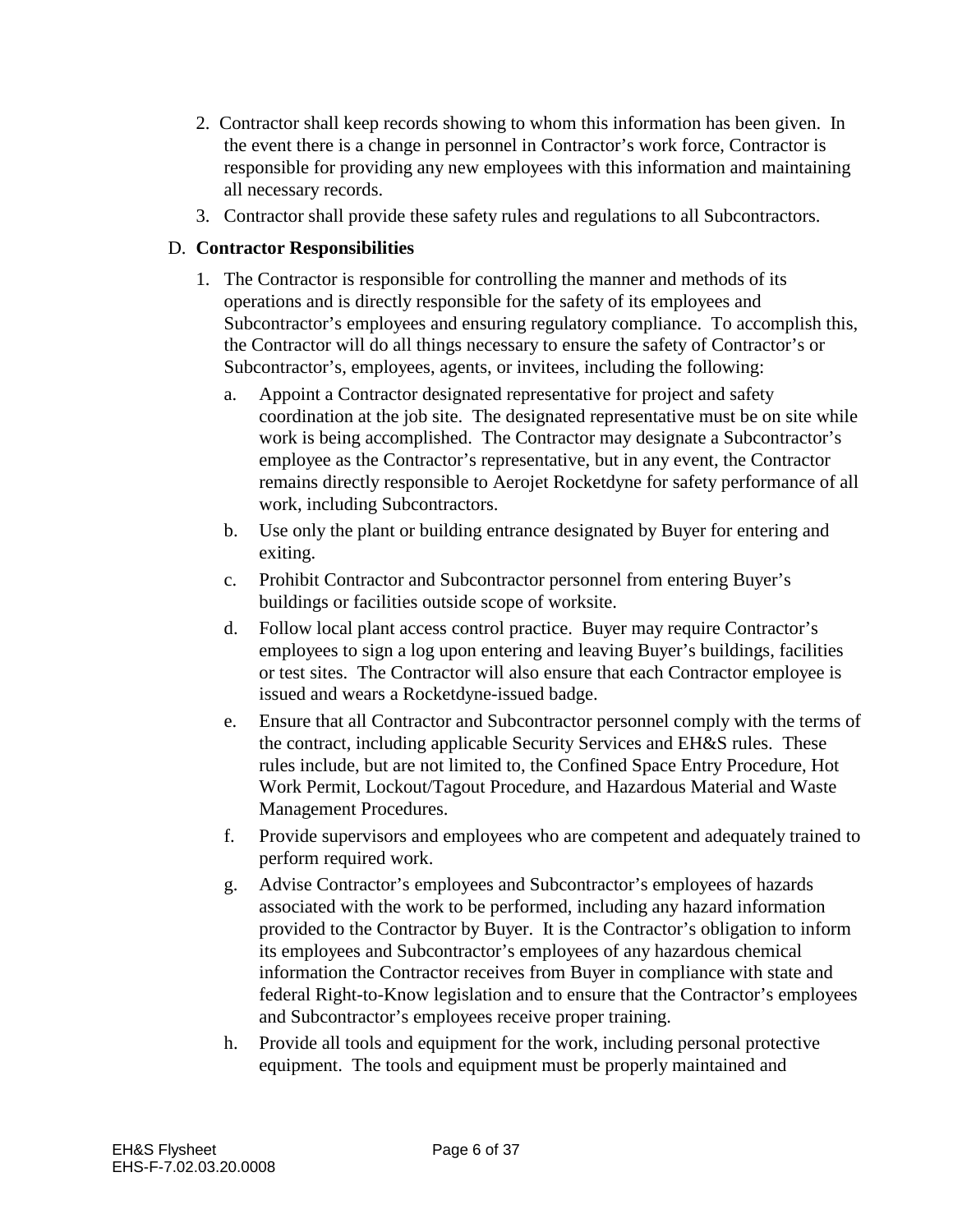appropriate for safe accomplishment of the work. Buyer has the right to refuse or restrict the use of tools, equipment or hazardous materials.

- i. Keep the work area free from safety and health hazards. The Contractor shall promote safety and maintain good housekeeping throughout all phases of construction.
- j. Keep the Contract Coordinator immediately notified and fully informed of any work, which may affect the safety of Buyer's employees or property or which may violate regulatory compliance. This includes complying with state and federal Right-to-Know legislation and providing to the Contract Coordinator appropriate Material Safety Data Sheets (MSDS) or other required information about hazardous materials the Contractor will bring onto Buyer's property.
- k. Follow specific instructions supplied by Contract Coordinator should emergency alarms be activated.
- l. Know who to call and what to do in the event of an emergency involving the Contractor's work or employees.
- m. Provide first-aid and medical services, know where they are located, and how to obtain them for Contractor's employees when needed.
- n. Notify the Contract Coordinator immediately of any injury or illness to the Contractor's employees or Subcontractor's employees occurring while on Buyer's property. Provide a copy of each accident report to the Contract Coordinator within one working day. Contractor is responsible to maintain an adequate supply of investigation forms at the job site.
- o. Coordinate the use of all radiation producing devices or materials such as radiography equipment and alignment lasers with the Contract Coordinator.
- p. Ensure radio and wireless communication devices, laptops, etc. are authorized for use in sensitive areas (i.e. Energetic operations & Test).

# E. **Contractor's Safety, Health and Environmental Training**

- 1. Contractor shall instruct each employee in the recognition and correction of unsafe acts, behavior and conditions and the regulations applicable to Contractor's work environment. The employee shall use these instructions to control or eliminate any hazards or other exposure to illness or injury.
- 2. Contractor shall acquaint each Contractor's employees with the safety and emergency equipment available and the procedures to be followed in each type of accident occurrence.
- 3. At a minimum, each Contractor shall be required to conduct weekly safety meetings while on site with Contractor personnel and Subcontractor's employees. Minutes shall be kept onsite and submitted to the Contract Coordinator.
- 4. Contractor shall provide a qualified supervisor who is responsible for maintaining job site safety and environmental compliance during all phases of construction. The supervisor shall conduct safety meetings with all personnel weekly, monitor site safety and environmental compliance activities continuously and thoroughly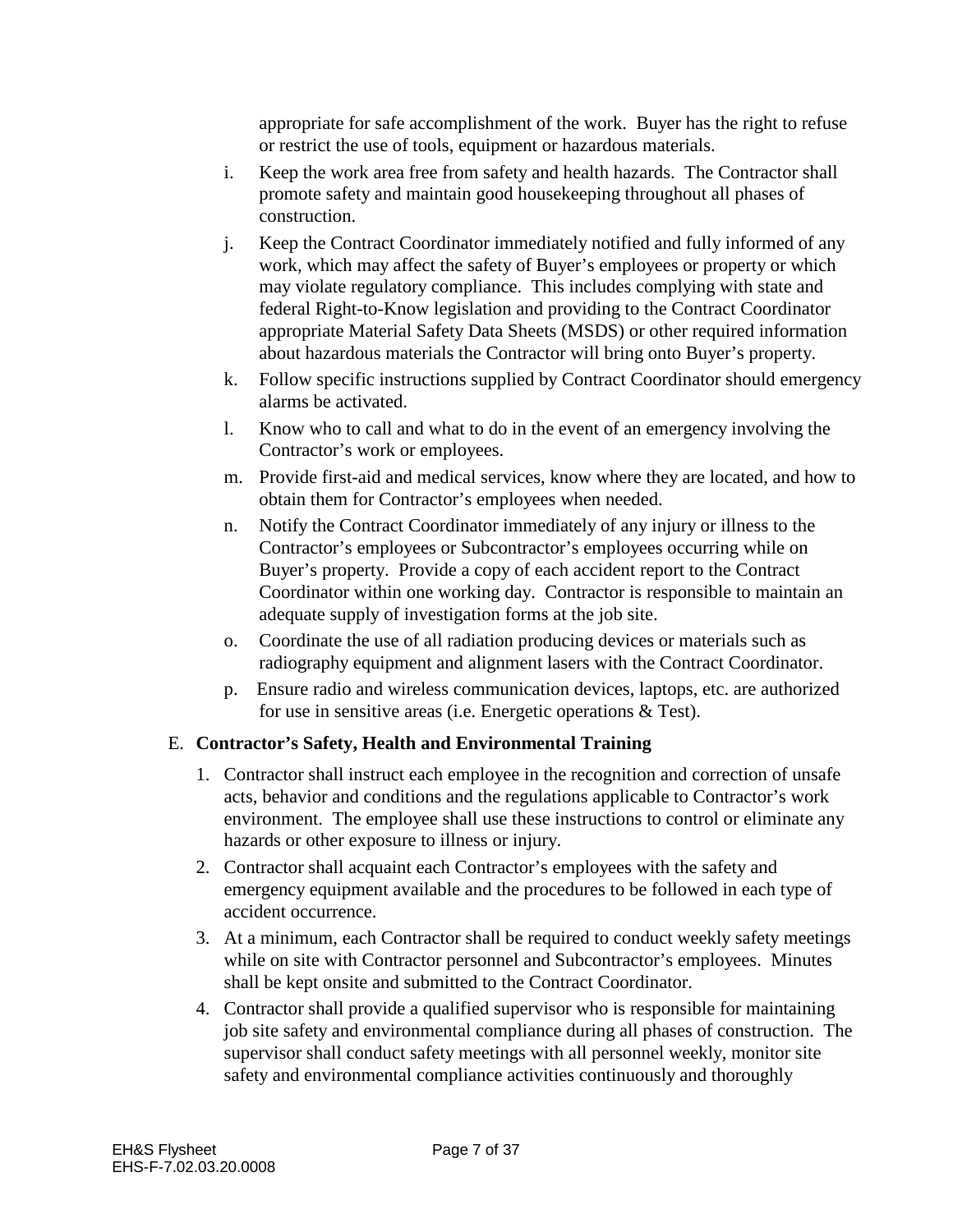investigate all accidents and near misses. Depending on the size and type of project, the supervisor may have other work site responsibilities.

- 5. All Contractor personnel must receive an initial orientation by Contractor's supervisor into Contractor's safety procedures, Contractor's Injury & Illness Prevention Program, and the requirements of this Section.
- 6. Contractor's are responsible for educating their personnel on the requirements of the Federal and California Hazard Communication Right-to-Know law regarding hazardous chemical inventories, MSDS's, container labeling, and emergency procedures.
- 7. Documentation of Federal and California Hazard Communication Right-to-Know employee training is of paramount importance. Contractor shall keep complete and have accurate records of Contractor's personnel training and attendance. This documentation as well as the hazardous chemical inventory, and any permits, and MSDS file, shall be made available upon requestby either Buyer's EH&S organization or an inspector from an outside regulatory agency.

# F. **First Aid and Medical Attention**

- 1. All first aid and medical attention for Contractor's workers shall be handled by Contractor in accordance with OSHA regulations.
- 2. Contractor shall be required to set up a first aid station in compliance with OSHA and State regulations.
- 3. Contractor shall be responsible for containerizing all bio-hazardous waste in an OSHA compliant manner and sanitizing any contaminated work areas.
	- a. Buyer will direct Contractor where to dispose of the bio-hazardous waste onsite at Aerojet Rocketdyne.

# G. **Recording and Reporting of Injuries/Illnesses**

- 1. Contractor shall immediately notify Contract Coordinator of all occupational injuries or illnesses that occur to Contractor's employees while on Buyer's property, and all near-misses that could have led to an injury or illness.
- 2. Every Contractor and Subcontractor shall maintain occupational injury and illness records for employees which shall include the following forms:
	- a. OSHA 301 Supplementary Record of Occupational Injuries and Illnesses.
	- b. OSHA 300 Log and Summary of Occupational Injuries and Illnesses.
- 3. Contractor shall notify Buyer of the name of Contractor's employee who will be knowledgeable in the prevention of accidents at the job site, and whose duty will be to report immediately in writing to Buyer all accidents and injuries occurring, including near misses, at the worksite. If Contractor files an accident report with a public authority, Contractor shall provide a copy of the report to Buyer, prior to issuance.
- 4. Contractor shall investigate, as a minimum, each accident and near-miss to determine the cause and implement future corrective measures. Contractor will present a written copy of its investigation report and corrective action measures to Buyer's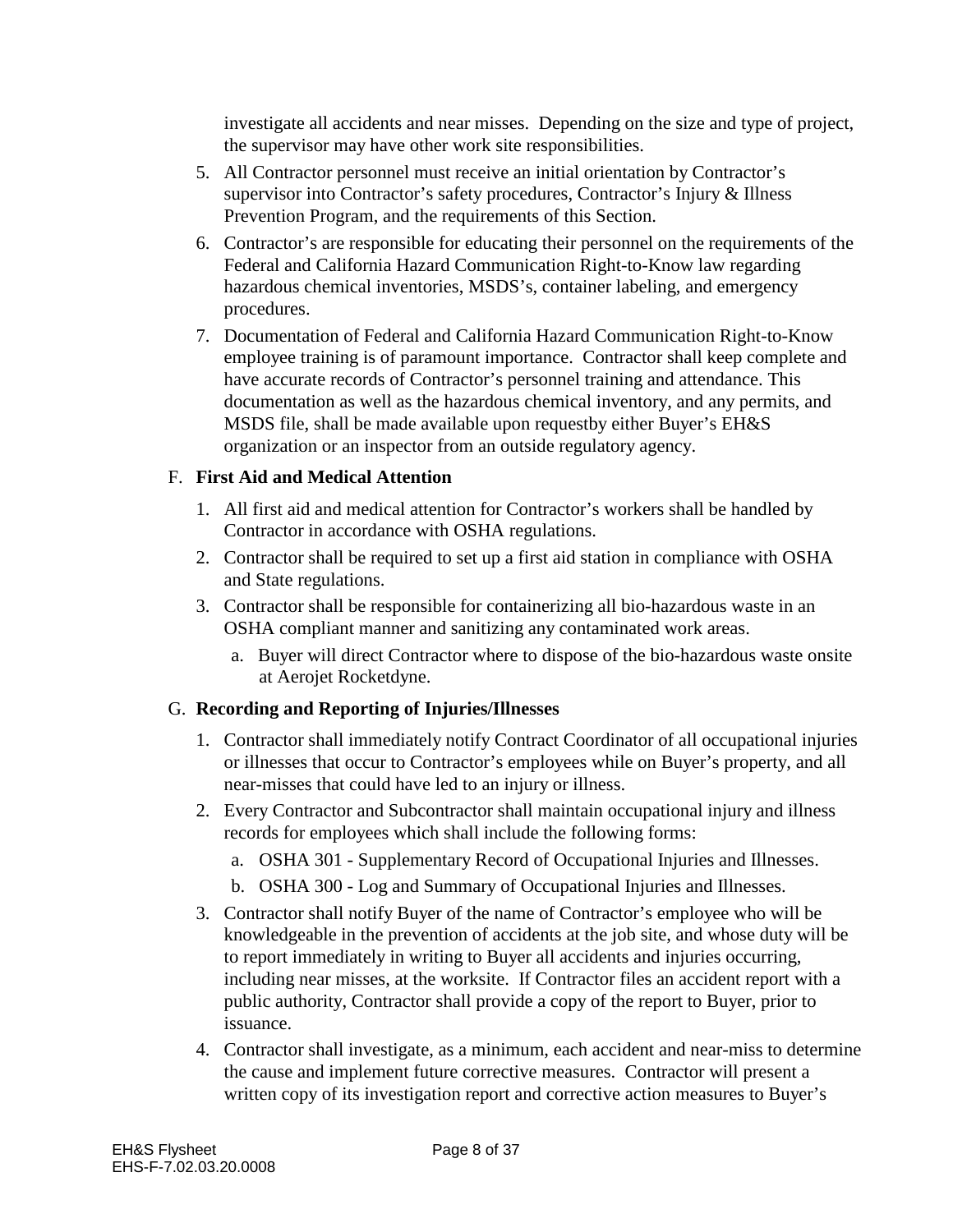Health & Safety department through the Contract Coordinator, within one working day.

#### H. **Personal Attire**

- 1. Contractor's employees shall wear proper clothing while on Buyer's premises. Removal of shirts or wearing of shorts, "tanktops" or open-toed shoes is not allowed.
- 2. Contractor employees shall wear hard hats (ISEA Z89.1, Class A or Class B rated) at the job site during all phases of construction activities. The Contractor shall be responsible to ensure that all Contractors' employees adhere to the hard hat policy and that the appropriate signage is posted at the job site.
- 3. Contractor's employees shall wear appropriate eye protection, consisting as a minimum of safety glasses with side shields (ISEA Z87.1), within Buyer's designated areas and as required by OSHA to perform construction activities. Dark tinted lenses are prohibited indoors, excluding welding operations.
- 4. Contractor's employees shall wear safety-toe footwear (ASTM F2413) when there is potential for injury or within Buyer designated safety-toed footwear areas.
- 5. For additional requirements concerning personal protective equipment, please refer to Section III.C. of this document.

#### I. **Personal Conduct/Restricted or Prohibited Items**

- 1. Horseplay, fighting, gambling, unauthorized explosives, possession of firearms, drinking alcoholic beverages, use of regulated drugs, being under the influence of drugs or alcohol, theft, vandalism, sabotage, and distribution of unauthorized literature shall be cause to bar those involved from Buyer's property, indefinitely and subject the individual(s) and/or company to possible legal, civil and/or criminal action.
- 2. Weapons, ammunition, narcotics, and intoxicating beverages are prohibited items and shall not be admitted on Buyer's premises.
- 3. Cameras, radios, binoculars, recorders, and transmitting devices are restricted items. Such items are permitted onto the premises only if job related and after obtaining prior approval from Security Services through the Contract Coordinator. Prior approval will be additionally required from Buyer's EH&S organization through the Contract Coordinator, whenever explosives or radioactive materials are to be brought upon the premises.

# J. **Smoking Regulations**

1. Smoking is permitted only in approved locations. .

# K. **Use of Buyer Tools/Equipment**

1. Building cranes may be used by the Contractor only with the prior approval of the Contract Coordinator and only after appropriate bailment liability documentation is approved by Buyer. Testing or proof loading prior to and/or after the Contractor's use shall be at the Contractor's expense.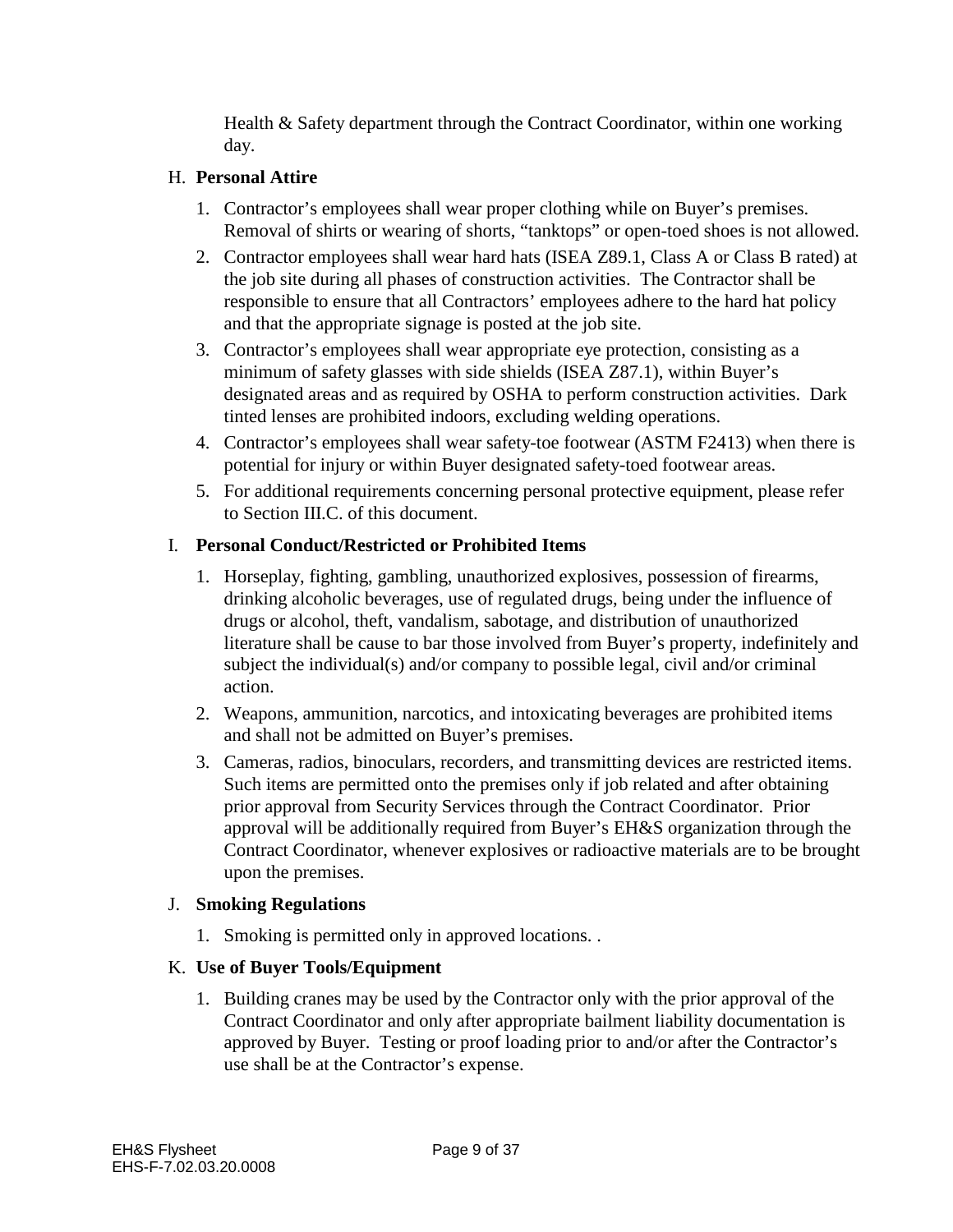2. With the exception of Section I.K.1. of this document, the use of Buyer tools and equipment is strictly forbidden.

#### L. **Buyer Work Safety Permits**

- 1. Permits may be required by Buyer or the State of California for certain work activities. Examples include, but are not limited to the following:
	- a. Lockout/Tagout
		- (1) Refer to Section III.I. of this document for Lockout/Tagout requirements.
	- b. Excavations
	- c. Hot Work Permit
		- (1) Refer to Section III.B of this document for welding, cutting and spark production requirements.
	- d. Confined Space Entry
		- (1) Entry into a confined or enclosed space or area shall require a "Confined Space Entry Permit" by Contractor to be completed before work begins. Refer to Section III.H of this document for Confined Space Entry requirements.
		- (2) Buyer shall approve Contractor's Confined Space Entry Procedures prior to entry into any confined space.
	- e. Demolition of structures or buildings greater than 36 ft. high.
	- f. Erection of structures or buildings greater than 36 ft. high.
	- g. Operation of internal combustion engines below ground.
	- h. Operation of tower cranes.
	- i. Fire suppression/detection impairment
		- (1) All work that requires the disconnection, severance, or shutting off of a fire suppression or detection system, shall be coordinated through the Contract Coordinator.
		- (2) Buyer's Security Services will be responsible for closing all valves, aborting all fire suppression and detection systems, and completing an "FM Global Red Tag" Impairment Permit.
	- j. Rigging Operations
		- (1) All lifts with rigging shall be planned and then performed in accordance with the plan. Any lift the buyer identifies as "Program Critical" or "Safety Critical" will require a written lift plan that will be reviewed by the buyer's Material Handling Specialist.
	- k. Job Safety Analysis (JSA)
		- (1) Operations the buyer identifies as "Safety Critical" that are not otherwise addressed under this Work Safety Permits section will require a written Job Safety Analysis (JSA) that identifies the job's hazards and the planned methods for controlling those hazards. The JSA will be reviewed by the buyer's Environment, Health, & Safety representative.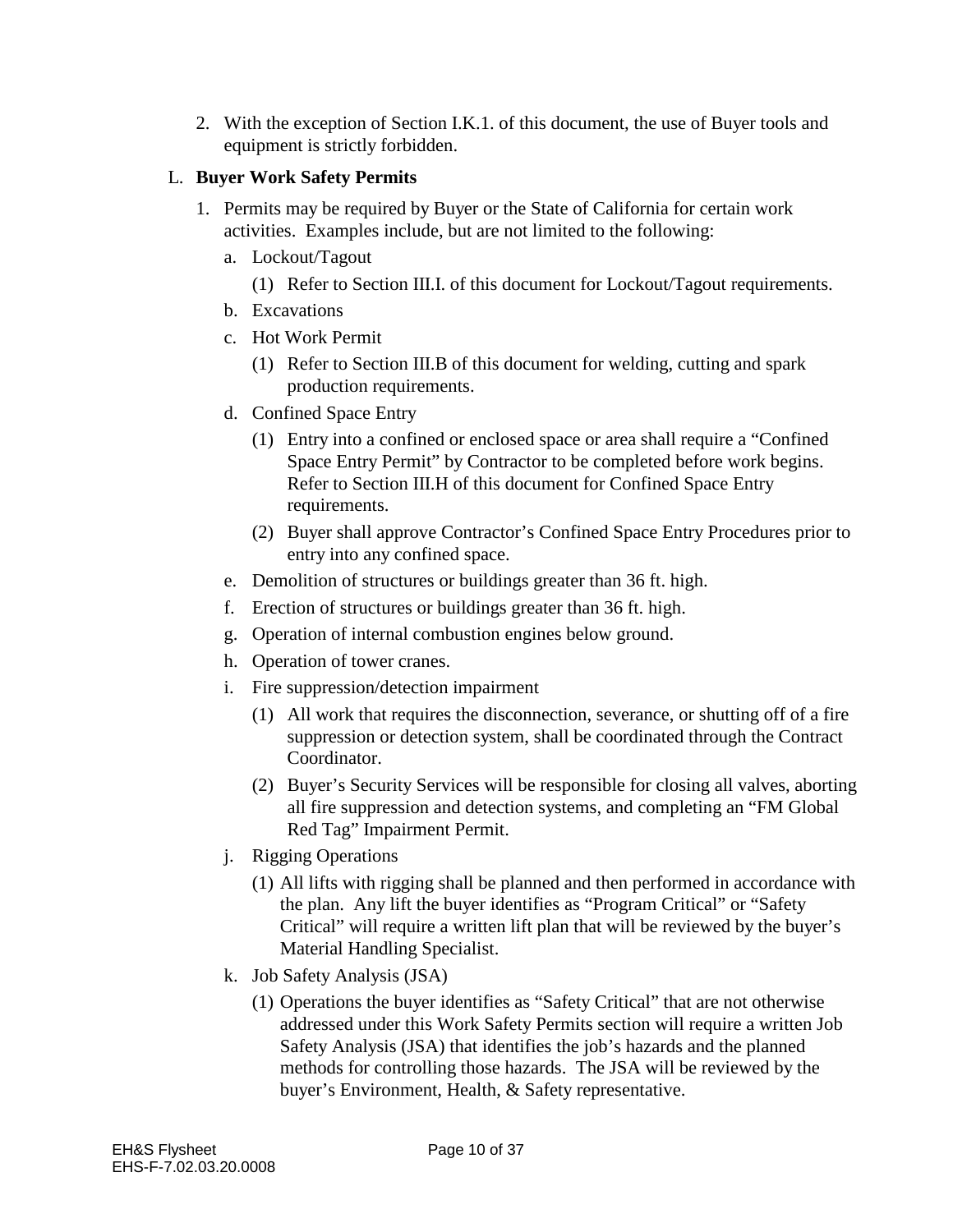- 2. Conditions noted on the permit(s) shall be exactly identical to the actual job conditions. When the conditions of a job change, or when new tools requiring permits are needed to do the job, other than those originally covered in the initial permit, **WORK SHALL STOP IMMEDIATELY** because the permit is invalid. The permit is only good for what it describes--no more. Work cannot progress until the situation can be carefully analyzed and a new permit issued for the new conditions.
- 3. Contractor shall present permit to Contract Coordinator for work scope concurrence and for Contract Coordinator's initials showing proof of approval.
- 4. Contractor must ensure that the Contractor's employees are knowledgeable of the permit requirements.
- 5. The permit must be posted in the work area. If the permit cannot be posted, it should be carried by one of the Contractor's supervisors in that area. Contract Coordinator will periodically question Contractor's employees as to the location of the permit and its requirements. Permits shall not remain in Contractor's trailer.
- 6. Communication is the key to enhancing the effectiveness of the work permit system. Contractor's employees, agents, delegates, invitees and Subcontractor's, and Buyer's Contract Coordinator, including operators and facility supervisors, should all be aware of the specific requirements of each permit. This then allows each to review the ongoing work and look for possible changing conditions or deviations during their daily work routine.

#### M. **Hazardous Material Usage**

- 1. Before work can begin, Contractor shall provide to Buyer's EH&S organization, through the Contract Coordinator, a hazardous material inventory and the corresponding SDS's.
- 2. Hazardous materials shall not be brought onto Buyer's property until approval is received from Buyer's EH&S organization, through the Contract Coordinator.
- 3. The hazardous material inventory, along with all SDS's shall be made available to the Contract Coordinator on an immediate basis.
- 4. Contractor's are required to strictly enforce container labeling. All containers of hazardous substances shall be labeled. Label shall identify substance, appropriate hazard warnings, and emergency procedures.
- 5. In the event that containers suspected of containing hazardous substances are received without the manufacturer's label, the shipment shall be rejected. All containers of hazardous substances must be appropriately labeled and identified.
- 6. If a shipment of properly labeled containers is received by Contractor without a SDS, Contractor shall immediately request the SDS from the manufacturer. No material shall be brought onsite or used without prior EH&S approval and associated SDS.
- 7. A SDS is not required for subsequent deliveries of the same product, and same manufacturer, for the same job.
- 8. Contractor shall store hazardous materials in Buyer approved staging areas. Upon request, Contractor shall provide Buyer's Contract Coordinator with a list of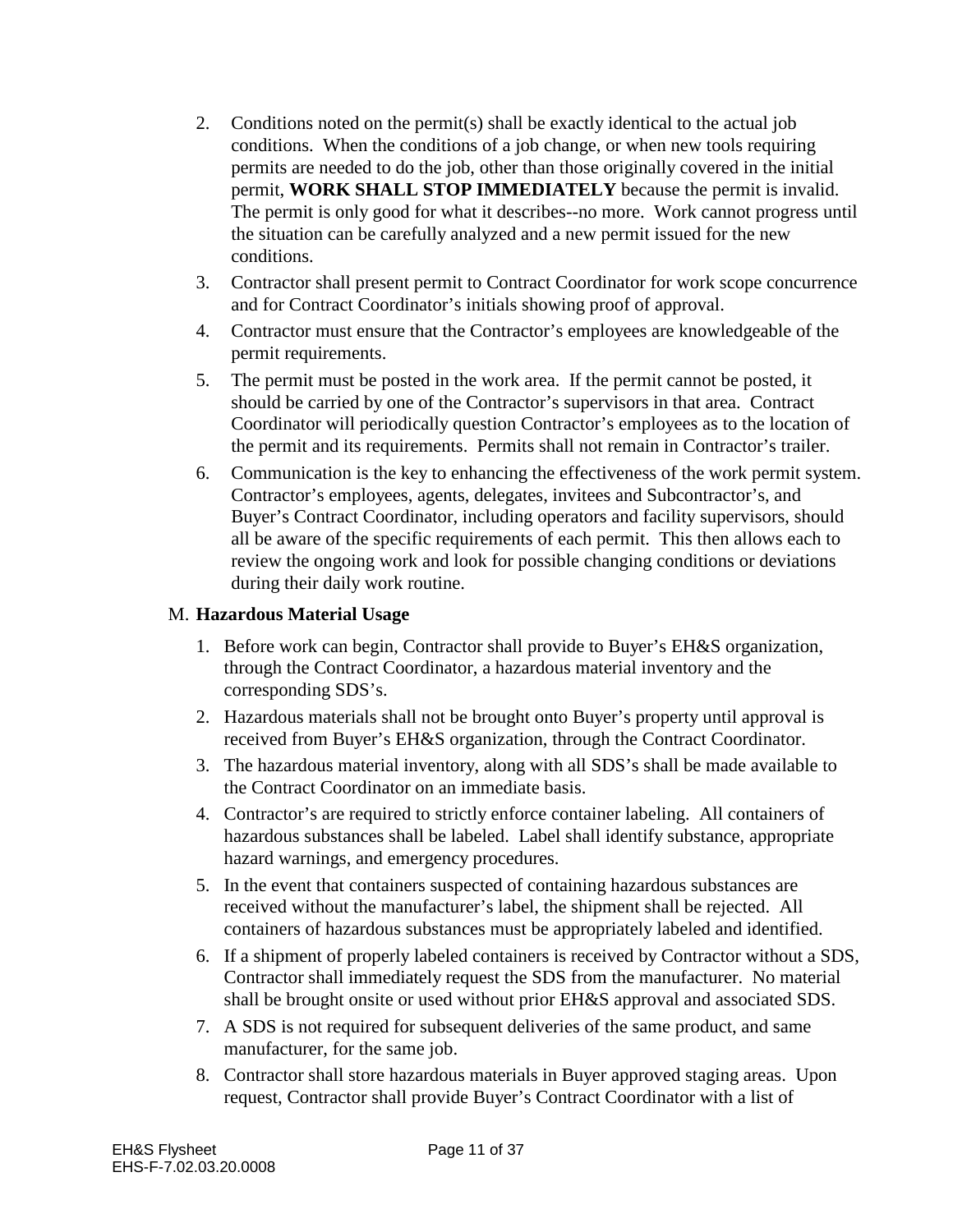hazardous materials used on Buyer's property for each day and the quantities used for each material.

# N. **Air Contaminants and Noise Control**

- 1. Aerojet Rocketdyne employees shall not be subjected to excessive air contaminants and noise from Contractor's operations. Protective measures may include, but not limited to the following:
	- a. Keeping levels of gases, dust, fumes, etc., below OSHA's Permissible Exposure Level (PEL) in non-office areas and 1/10 the PEL for office locations.
	- b. Isolation of heating, ventilating and air conditioning systems.
	- c. Installation of barriers, temporary walls or approved fire retardant plastic.
	- d. Working off shift hours.

#### **II. ENVIRONMENTAL PROTECTION REQUIREMENTS**

#### A. **General**

- 1. Federal, State and Local regulations have specific requirements, pursuant to the handling, management and disposal of hazardous materials including, but not limited to, asbestos and lead-containing materials, specifically lead-based paint; PCB ballasts; fluorescent light tubes, and contaminated soil. The Contractor must comply to the specific requirements associated with this specification, including but not limited to required licenses, certifications, permits and insurance.
- 2. The Contractor shall submit to Buyer a close-out package to include, at a minimum, all daily logs, sign-in and sign-out sheets, safety meetings, personnel air/blood monitoring data, MSDS's of the materials used, HEPA inspection logs, agency notification and permits, copies of manifests, and general field notes. The close-out package must be submitted to Contract Coordinator within 2-weeks after the end of the project.

#### B. **Air Conditioning Systems**

- 1. Should the Contractor perform task(s) such as repairing, servicing or disposing of an air conditioning system, the Contractor must comply with all regulatory requirements specified in 40 CFR Part 82 and local air district rules..
	- a. Included in these requirements, at a minimum, the Contractor shall be certified to perform such work and provide Buyer with current certifications and documentation at least 24 hrs. prior to the start of the project and the specified task.
	- b. Contractor completes Refrigerant Usage Logs whenever working on refrigerant containing units. EH&S provides the Usage Log forms and the completed Usage Log forms should be sent to EH&S when the project is completed and/or when requested by EH&S.

# C. **Air Quality**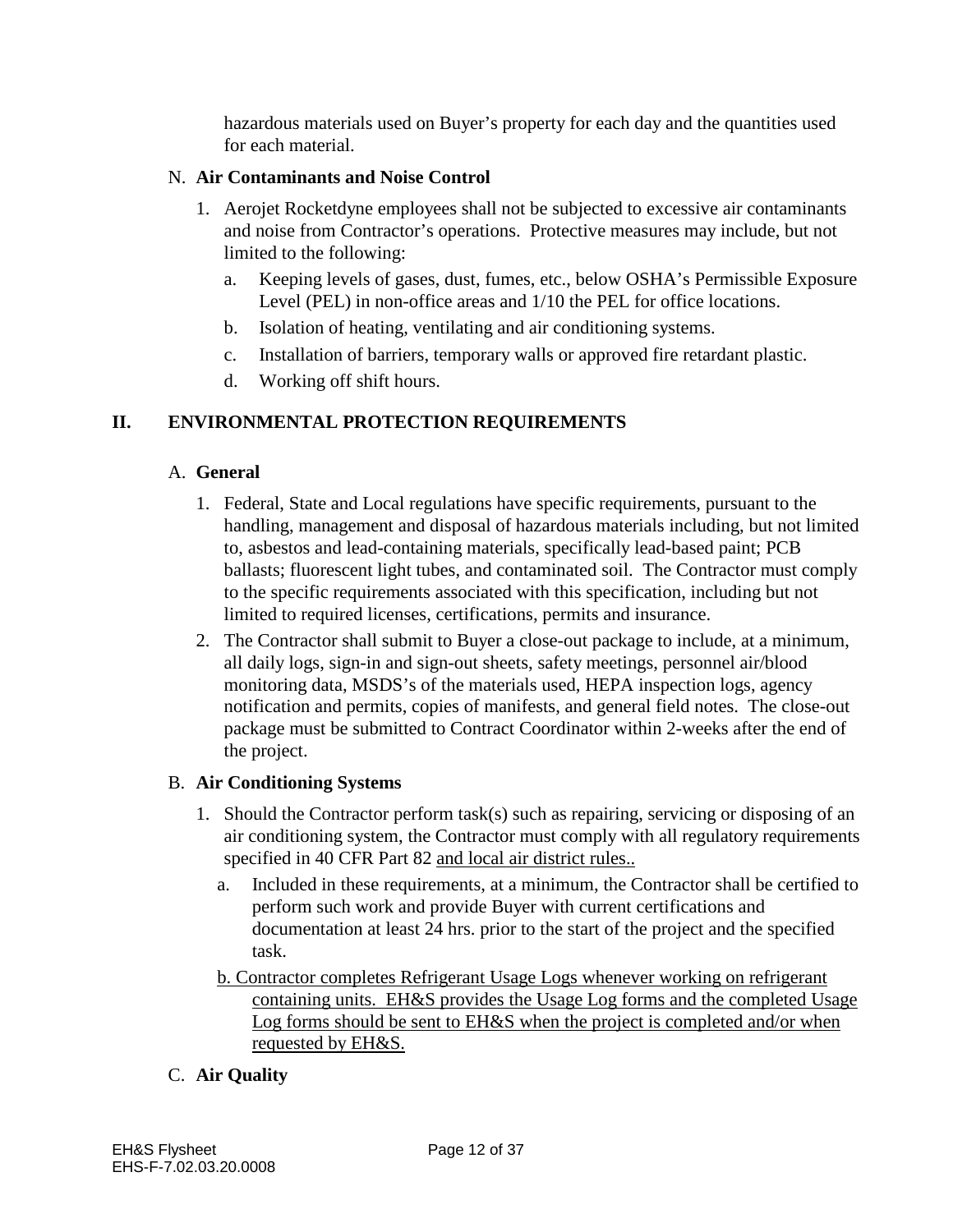- 1. At any time during repairing, servicing or disposing operations, the Contractor shall at all times comply with all applicable United States Environmental Protection Association Agency (USEPA) & California Air Resources Board (CARB) Rules and Regulations, including specific permit requirements and conditions that are the Contractor's responsibilities.
- 2. Buyer or outside agencies have the right to ask for the proper certifications and documentation to perform the operation. Should Buyer find the work is being performed without the proper certification and documentation, Buyer has the right and obligation to stop work, at the Contractor's expense, until the issue is rectified.
- 3. Contractor shall present all applicable local air district Air Permits to Operate, prior to commencing work.
- 4. Contractor shall present all applicable California Air Resources Board (CARB) Air Permits to Operate, prior to commencing work.
- 5. Contractor completes Engine Usage Logs whenever operating (owned or rented) fuel-burning engines. EH&S provides the Usage Log forms and the completed Usage Logs should be sent to EH&S when the project is completed and/or when requested by EH&S.
- 6. All hazardous materials (such as paints, solvents, adhesives, etc.) used by contractor have to comply with Regulatory requirements at all times.

#### D. **Asbestos**

- 1. Contractor shall assume all building materials containing asbestos, and shall not be disturbed, unless indicated on drawings. If such areas must be disturbed, Contractor shall coordinate with Contract Coordinator to obtain written approval from Buyer's EH&S organization.
- 2. Buyer defines all asbestos-containing material (ACM) as a material containing any amount of asbestos fibers.
- 3. All Contractor and Subcontractor employees that contact or work on asbestoscontaining materials during their work activities shall have asbestos awareness training as defined by CCR, Title 8. Training shall be current and completed prior to initiation of work.
- 4. If the project's scope of work involves asbestos abatement and consulting services, please refer to Buyer's drawings or Statement of Work.
- 5. Contractor shall make appropriate local air district asbestos notifications for renovation or demolition activities when applicable.

# E. **Lead**

1. Contractor shall not install lead-containing materials, unless approved by Buyer's EH&S organization. Furthermore, Contractor shall assume all existing paint contains lead, unless analytical data proves otherwise. Paint containing lead shall not be disturbed, unless the activities have been documented in a lead work plan, in accordance with Cal/OSHA Regulations, and submitted to Buyer's EH&S organization for review. Activities, which may involve lead include: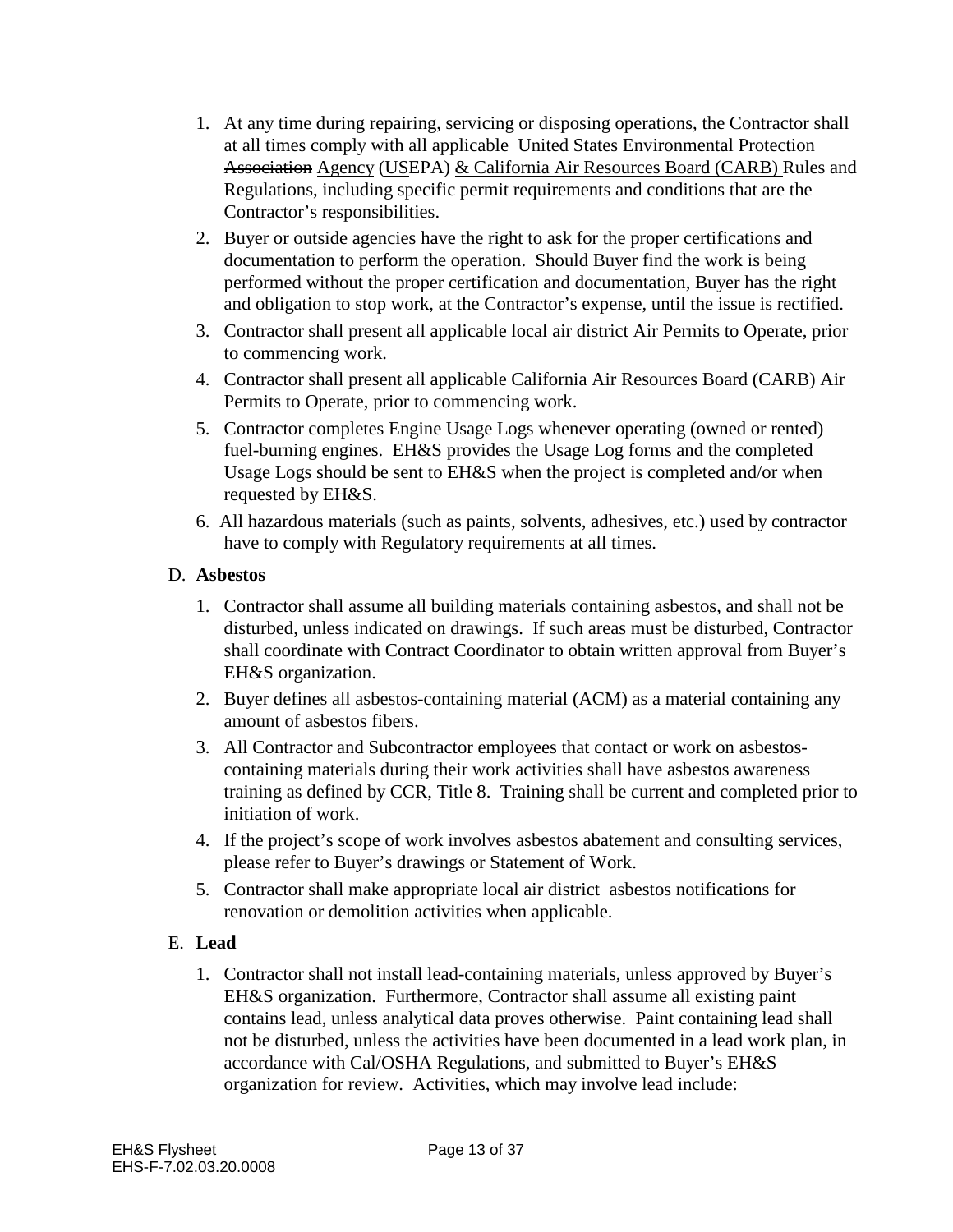- a. Painting and decorating with lead-containing paint or other materials;
- b. demolition or salvage of structures where lead or materials containing lead are present;
- c. removal or encapsulation;
- d. new construction, alteration, repair or renovation of structures, substrates, or portions thereof, that contain lead;
- e. installation of products containing lead;
- f. lead contamination/emergency clean-up;
- g. transportation disposal, storage, or containment of lead or materials containing lead on the site;
- h. maintenance activities
- 2. Contractor shall remove lead-containing materials in such a way that does not generate lead dust and follow the specific requirements listed in 29 CFR 1926.62 and CCR Title 8, Section 1532.1.
- 3. Contractor shall assume responsibility for the proper packaging of the lead waste prior to disposal.
- 4. Buyer shall assume responsibility for disposal of all lead-containing waste that is generated.
- 5. Upon request, Contractor shall provide Buyer with Contractor's personnel air monitoring data and blood lead levels consistent with medical confidentiality provisions.
	- a. If any Contractor's employee or their designated agents exceed the OSHA Permissible Exposure Level for lead of 50 micrograms per cubic meter (50  $\mu$ g/m<sup>3</sup>), or have elevated blood levels greater than 50 micrograms per deciliter (50 µg/dl), the employee shall be removed from the work area and additional engineering work control measures shall be implemented by Contractor.

# F. **Water Discharge**

- 1. Contractor shall not discharge wastewater to Buyer's ground, sanitary system, or storm drains unless written authorization has been obtained from Buyer's EH&S organization. All equipment or area washdown water shall be contained and discharged according to instructions from Buyer's Contract Coordinator.
- 2. All concrete cutting water shall be captured and containerized in Buyer's approved containers and shall be handled by Buyer's EH&S organization.

# G. **Hazardous Waste**

- 1. Contractor shall notify Buyer's Contract Coordinator prior to generation of any hazardous waste.
- 2. All hazardous waste shall be handled, managed and packaged to meet all Federal, State and Local regulations.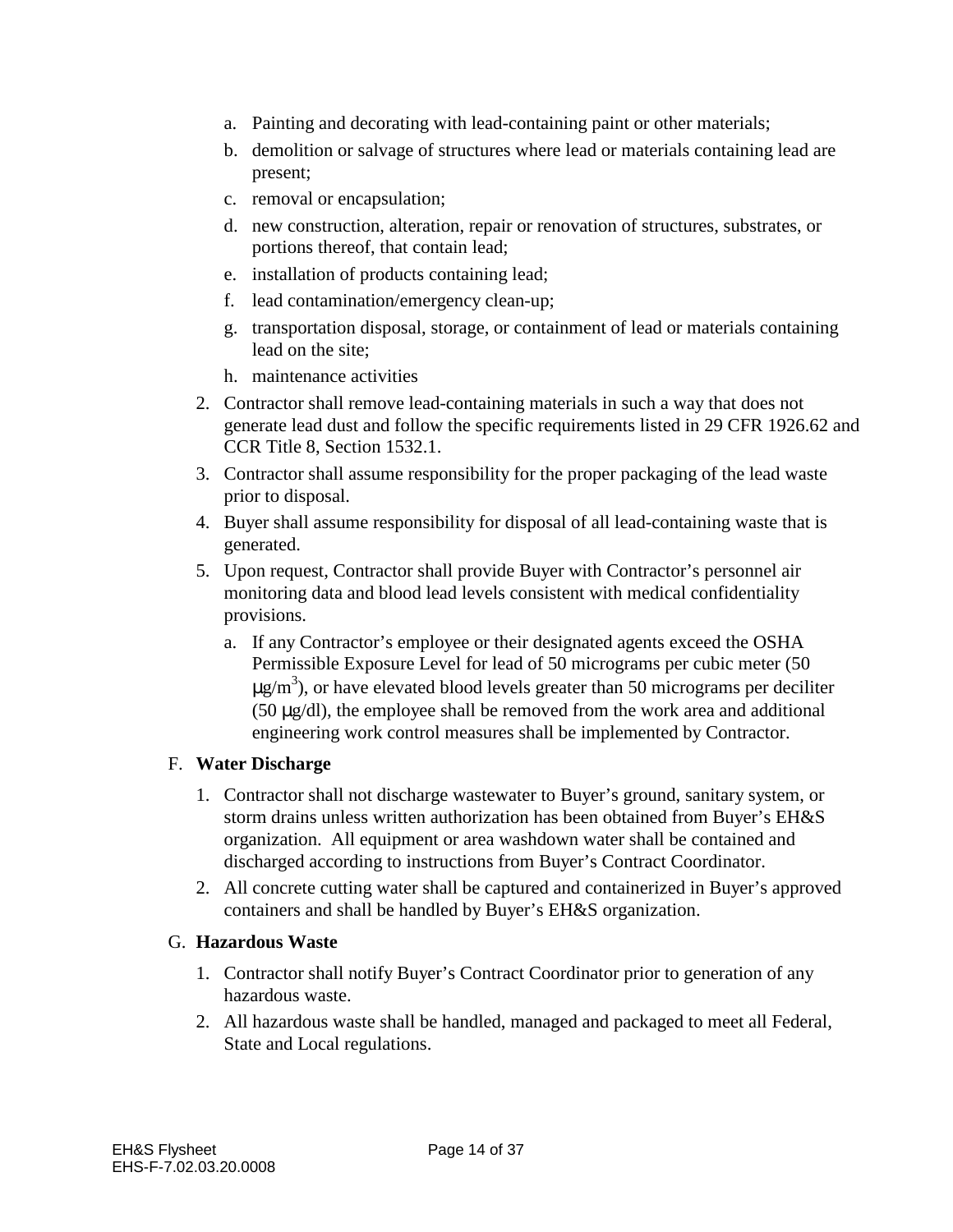- 3. Contractor shall store hazardous or potentially hazardous wastes in Buyer provided hazardous waste containers in Buyer approved staging area(s). Buyer shall be responsible for disposal of all Contractor-generated hazardous wastes.
- 4. Contractor shall make a good faith effort to minimize hazardous waste generation.
- 5. Should the Contractor or their designated agents not comply with the Federal, State, local, or municipal regulations, or with this document, Buyer has the right to stop work, at Contractor's expense, until the issue is rectified. The cost for project delays shall be assumed by Contractor.
	- a. Violations may be referred to the appropriate regulatory agency(s), which may lead to legal, civil, and/or criminal action.

# H. **Radiation**

1. When applicable, prior to the conduct of site operations, Buyer's EH&S organization shall review and approve Contractor's radiation safety procedures. Unless specified otherwise in writing, the Contractor shall bear primary responsibility for safe conduct of licensed or registered operations while on Buyer's property.

# I. **Soil, Concrete & Asphalt Handling**

1. Historical process data shows the potential for soil and/or groundwater and/or concrete/asphalt contamination. Should the Contractor find any potential contamination spots in the soil, concrete, or asphalt, the Contractor shall immediately stop the project and notify the Contract Coordinator.

 2. One week prior to the start of excavation, the Contractor shall notify the Contract Coordinator.

- 3. When contamination is found and/or suspected and during excavation, Contractor shall comply with local air district rules and perform air monitoring every 15 minutes using an organic vapor analyzer.
	- a. The measurements shall be taken at not more than 3 inches from the surface of excavated soil.
	- b. If a reading of the specified value determined by Buyer's EH&S organization, Contractor shall immediately notify the Contract Coordinator and implement the soil mitigation plan.
	- c. Contractor shall provide Buyer with the daily monitoring reports.
- 4. All concrete and soil removed shall be transported outside the building and placed on, and covered with, 20-mil polyethylene plastic
	- a. Buyer shall notify the Contractor of the approved location.
	- b. Storm water must not come into contact with the soil.
	- c. Contractor shall provide run-on and run-off control.
- 5. Buyer will sample the soil after the soil has been excavated and will determine if the soil meets hazardous waste requirements.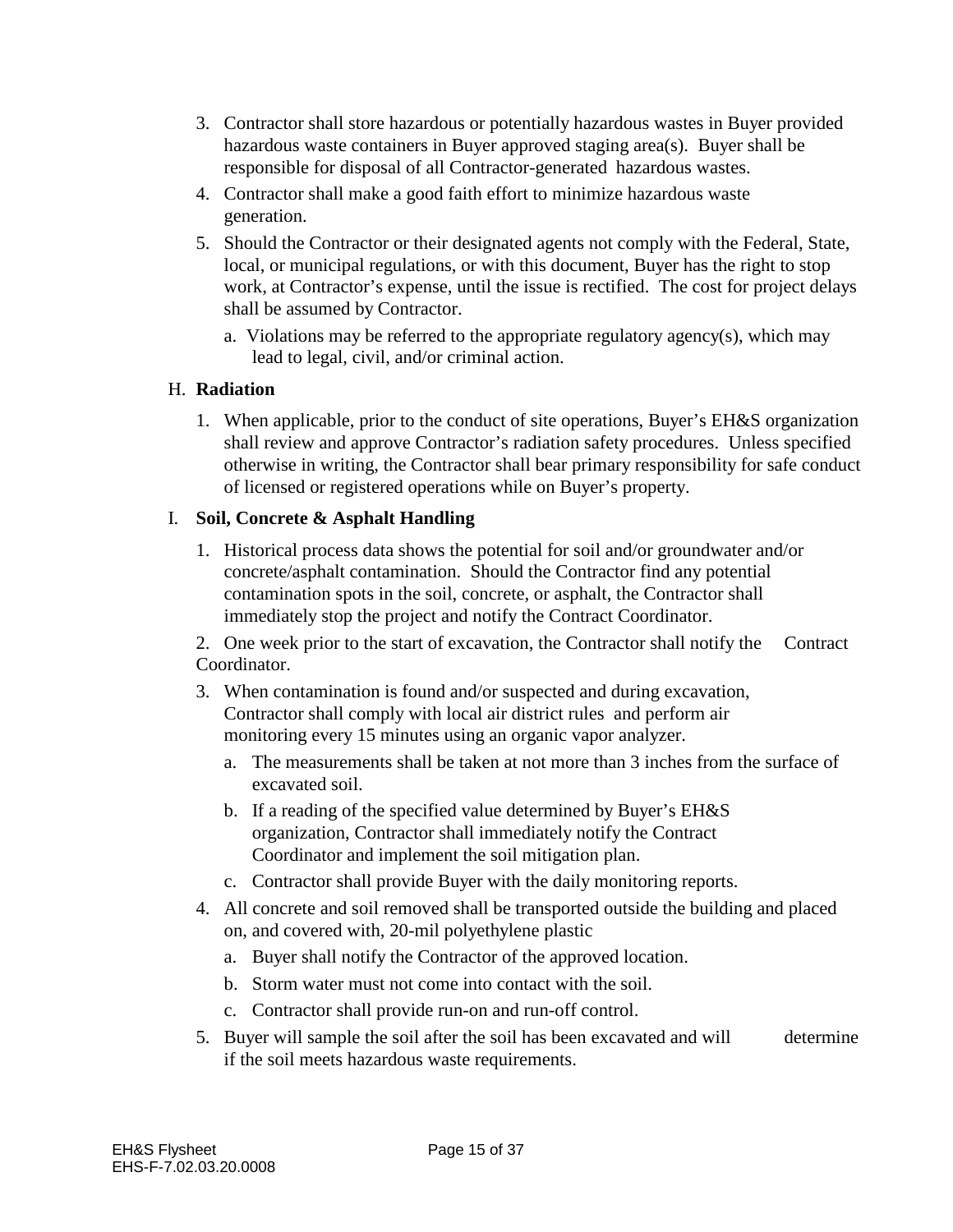- 6. If the soil and/or concrete is found to be contaminated, Buyer will provide the appropriate waste containers. Contractor will load soil into the Buyer provided containers.
- 7. Buyer shall dispose of contaminated soil and/or concrete.
- 8. Soil that is found not to be contaminated shall be disposed of by Contractor.
- 9. After the excavation is complete, for each particular area, the Contractor shall allow Buyer sufficient time to collect soil samples prior to any further construction.

# **III. HEALTH & SAFETY REQUIREMENTS**

#### A. **Fire Protection & Prevention**

- 1. Contractor's personnel shall observe Buyer's plant fire safety rules and regulations. These include, but are not limited to:
	- a. Contractor shall provide the number of fire extinguishers and fire protection devices required by law and any additional protection devices required by Buyer. Contractor shall also maintain the equipment in good operating condition (i.e., fully charged). All fires shall be promptly reported to Buyer's Security Control Center in accordance with emergency procedures.
	- b. Buyer's Security Services personnel responsible for fire protection will give Contractor's employees instructions concerning operations which tend to compromise fire prevention practices or standards.
	- c. Smoking is permitted only in approved areas .
	- d. Welding, burning, cutting, spark producing equipment, or heating operations require prior approval and a valid permit from Fire Services through the Contract Coordinator.
	- e. Operation of gasoline engine or diesel engine-driven equipment, i.e., forklifts, air compressors, generators, pumps, etc., are not permitted in occupied buildings unless the equipment has been inspected and conditions approved by Buyer's EH&S organization through the Contract Coordinator, e.g., equipped with an approved exhaust purifying device. While on Buyer's premises, all gasoline or diesel-powered engines shall be shutdown before fuel tanks are opened or refueled. Refueling shall not occur within a building.
	- f. Liquefied petroleum fuel tanks require inspection by Fire Services prior to initial operation. They shall be properly maintained and their exhaust emissions shall not exceed permissible levels.
	- g. Roofing kettles and tar pots used on Buyer's premises must be inspected and approved by Fire Services upon arrival at the job site. The unit must be disconnected from the towing vehicle at all times when in operation and will be kept at a safe distance from buildings.
	- h. The use, handling, or storage of explosives and all blasting operations require approval of Buyer's EH&S organization through the Contract Coordinator.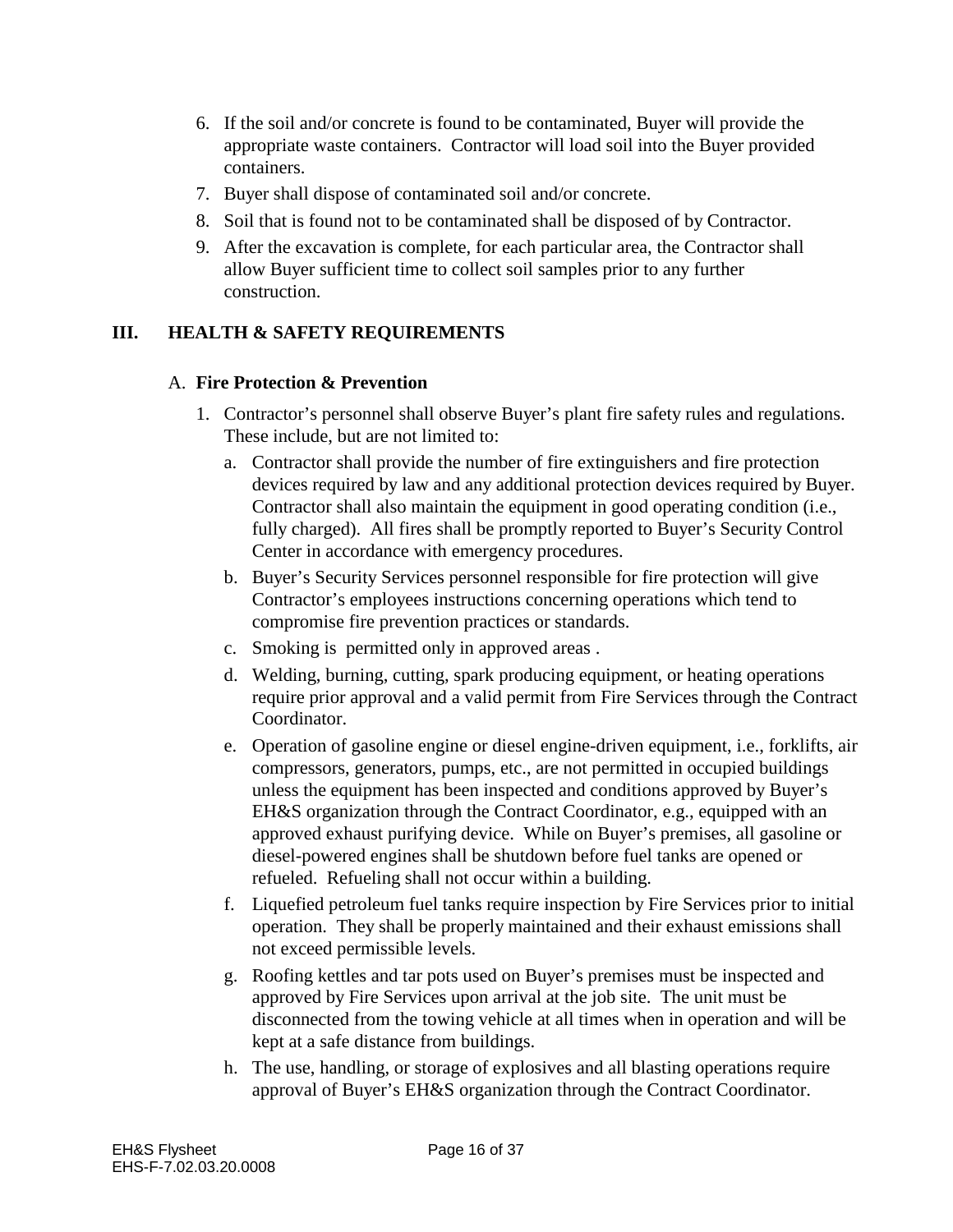Contractor must request approval for the use of explosives at least 24 hours in advance of such requirement.

i. Aisles, exits, and stairways shall be clear and accessible at all times and in good repair. When it is necessary to close off, block or repair an aisle, exit or stairway, prior approval must be obtained from Buyer's EH&S organization through the Contract Coordinator.

# B. **Welding, Cutting & Spark Production**

- 1. Contractor's personnel shall observe Buyer's plant safety regulations regarding welding, cutting, burning, grinding or heating operations, open-flame operations and spark production.
- 2. Proper precautions (isolating welding and cutting, removing fire hazards from the vicinity, providing a fire watch, etc.) for fire prevention shall be taken in areas where welding or other "hot work" is being done. The Permit to Weld or Burn (ES-I78- FSOP-401A) must be completed prior to any welding, cutting, burning, grinding or heating operation, open-flame operations and spark production, or other "hot work" being performed. Buyer's Fire Services will respond to inspect the proposed operation. No work shall be performed without Fire Service's signature approval on the Permit to Weld or Burn. The Permit to Weld or Burn shall be prominently displayed within the work area. Upon completion of the job, the permit shall be forwarded to the Security Control Center. No welding, cutting, or other "hot work" shall be done where the application of flammable paints or the presence of other combustible materials or heavy dust concentration creates a fire hazard.
- 3. Contractor shall provide a fire watch person to observe the area where the "hot work" is occurring. The fire watch person shall have no other responsibilities, other than observing the operation for evidence of fire. The fire watch person shall observe the area of "hot work" for a period of at least 30 minutes following the cessation of "hot work" activities.
- 4. Welding equipment used on the premises must be of an approved type and in good operating condition. When overhead welding operations are to be performed, arrangements shall be made through the Contract Coordinator for removal, whenever possible, of the hazardous materials from the immediate area to a safe location. Contractor will provide adequate standby personnel, barriers, and warning signs on lower floor level while performing overhead burning, cutting or welding operations, or other "hot work" operations. Contractor is responsible for furnishing glass cloth blanket, or other approved ceiling covering to protect materials which cannot be removed from the work area and which may be damaged by such operations.
- 5. When welding or cutting operations are performed with oxygen and acetylene tanks, the tanks must be properly secured in an upright position and equipped with shutoff wrenches. Each oxygen and acetylene tank must be shut off at the tank and hoses bled down when the welding operations using the tanks are completed for the day. Electrical arc welding equipment, including power sources such as gasoline engines, must also be shut off when not in use.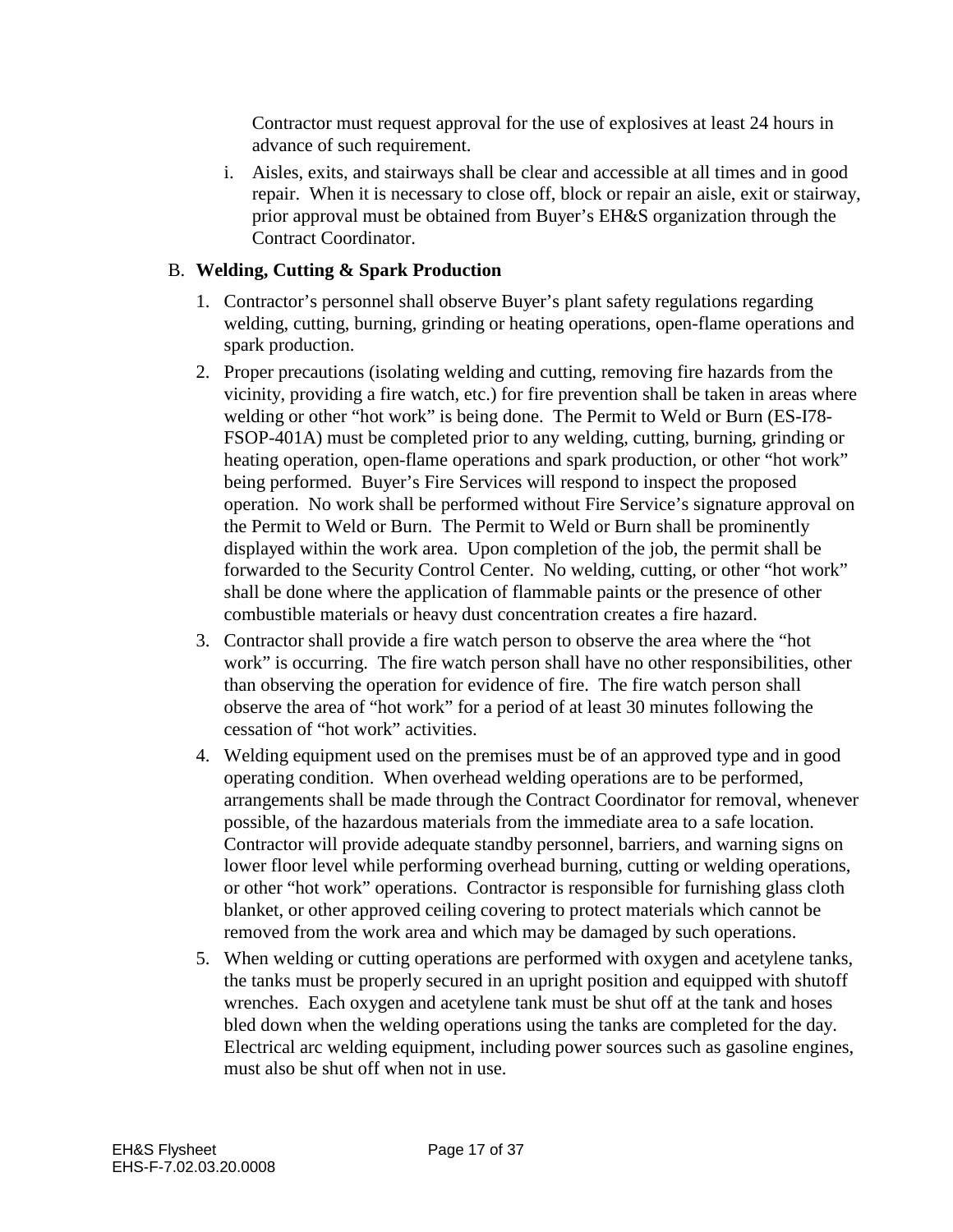- 6. Contractor shall exercise extreme care in the use of all open flame equipment. The Contract Coordinator shall be informed daily of all such activities. The following items are of particular importance and shall be strictly enforced by Contractor:
	- a. Contractor shall enforce strict compliance with the above Permit to Weld or Burn.
	- b. Contractor's welding, cutting and spark production or other "hot work" operations, will be permitted in flammable liquid areas only if operations are shut down, vapor checks made, solvents removed and automatic sprinklers are in service.
	- c. Contractor shall use fire-resistant tarpaulins to contain sparks and hot metals.
	- d. Contractor shall confine flammable liquids in approved safety containers.
- 7. Contractor shall perform welding, cutting and other "hot work" operations in accordance with OSHA regulations. These shall include, but not be limited to:
	- a. All exposed combustible materials located below the welding and cutting area must be removed to a safe location, covered with a fire-resistant material or protected by an approved spark catcher to contain all sparks and slag.
	- b. An approved fire extinguisher must be within the immediate area, which is within 20 ft. of any welding, cutting, or "hot work" operations.
	- c. The user must inspect all leads, grounds, clamps, welding machines, hoses, gauges, torches, and cylinders before they are put into operation.
	- d. All fittings, couplings and connections are to be "leak-free".
	- e. Provide adequate ventilation while cutting, welding, soldering, or working on galvanized material while working within enclosed shelters.
	- f. All work must have a separate and adequate ground, pulled from the welding machine to the item being welded.
	- g. Adequate measures, e.g., flash screens, shall be taken to shield the eyes of personnel in the vicinity from flash burns and the welding rays.
	- h. At the end of each shift (or when not in use for extended periods), the welding machine shall be turned off.
	- i. An OSHA-approved welding helmet which attaches to a hard hat must be worn. Use appropriate fillers for the hazard.
	- j. Electric welding is prohibited from any metal ladder.
	- k. Compressed gas cylinders must be secured vertically to an adequate support while in storage or transit. The protective cap must be on during storage and transit. Under no circumstances shall acetylene cylinders be laid down.
	- l. Keep oil and grease away from oxygen regulators, hoses, and fittings. Do not store wrenches, dies, cutters, or other grease-covered tools in the same compartment with oxygen equipment.
	- m. Approved cutting goggles must be worn. Use appropriate filters for the hazards.
	- n. Gloves shall be worn to protect hands and wrists. Flying chips and weld slag travel a considerable distance and may be dangerous to other personnel in the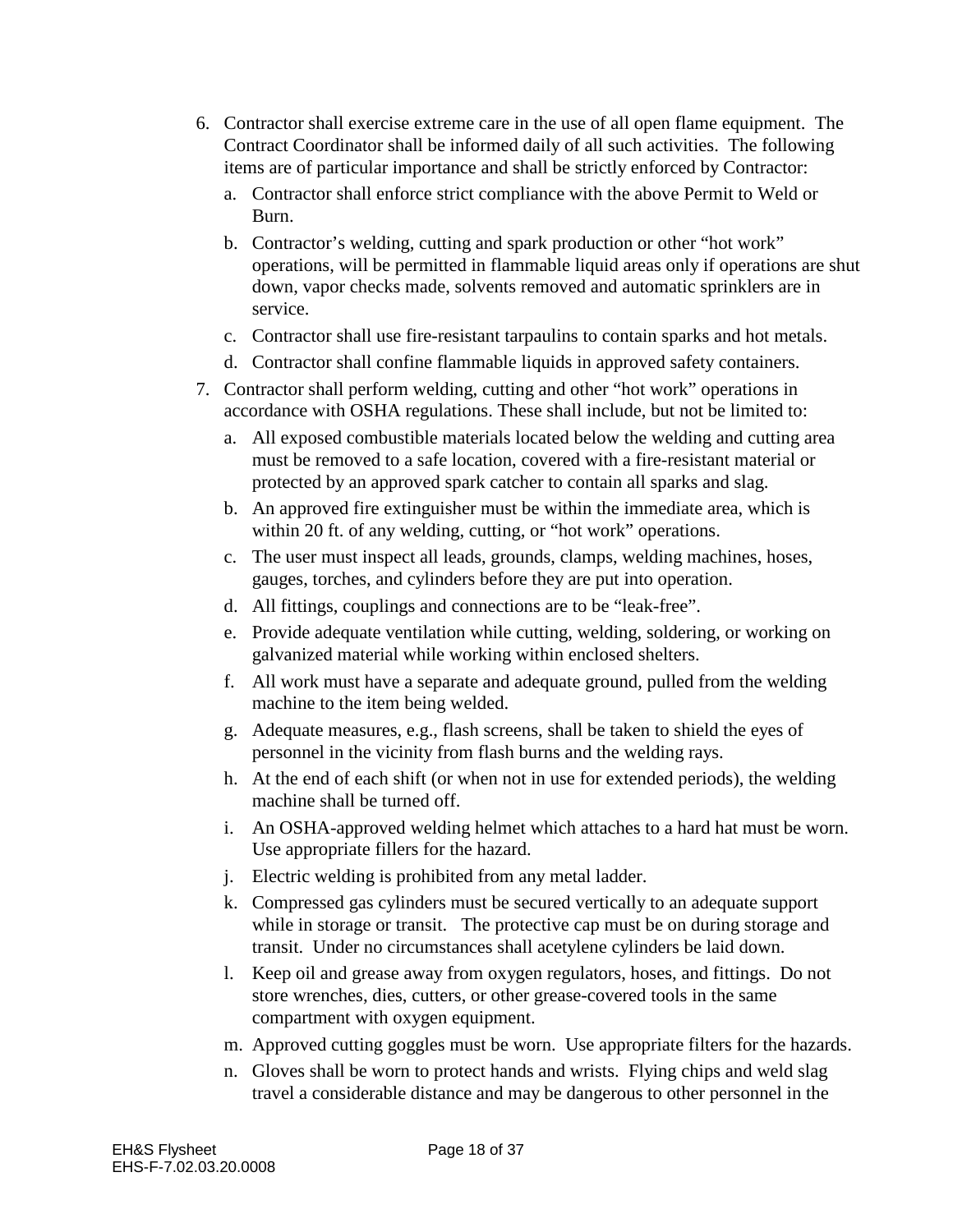area and, therefore, shall require a screening or shielding. Heavy leather work gloves, long sleeve shirts or jackets, and goggles and/or a full face shield shall be worn when welding, cleaning, grinding, and brushing surfaces. The same precautions shall be taken for wire brushing and power brushing. Flame-resistant aprons of leather or other suitable material shall be worn as protection against radiating heat and sparks. Clothing should be free of oil and grease.

- o. Torches shall never be left in a vessel due to potential leaks.
- p. Oxygen shall not be used to operate pneumatic tools, pressurize a container, blow out lines, or as a substitute for compressed air or other gases.
- q. Cylinders and hoses shall be placed where they are not exposed to sparks and slag from a welding or cutting operation. or other "hot work" operations..
- r. Cylinders shall be raised to upper levels with approved rigging gear. Do not lift them with slings or by the protective cap or valve.
- s. Do not strike an arc on cylinders or use them as rollers.
- 8. Welding and cutting on barrels or other containers shall be in accordance with all prevailing codes, ordinances and regulations, including all procedures directed by Buyer's Contract Coordinator.

#### C. **Personal Protective Equipment**

- 1. If engineering or administrative controls cannot be implemented to limit harmful exposure to airborne contaminants, MSHA or NIOSH-approved respirators shall be provided by Contractor for their workers and any of their Subcontractor's.
- 2. The respirator shall be applicable and suitable for the purpose intended.
- 3. Contractor shall be responsible for the establishment and maintenance of the respirator protective program in accordance with OSHA and the requirements listed below:
	- a. Respirators shall be selected on the basis of hazards to which the worker is exposed.
	- b. The user shall be instructed and trained in the proper use, maintenance and fit of respirators and their limitations.
	- c. Where practical, the respirators should be assigned to individual workers.
	- d. Respirators shall be cleaned, disinfected and filters replaced as per manufacturer's recommendations.
	- e. Employees should not be assigned to a task requiring use of respirators, unless it has been determined that they are physically able to perform the work and use the equipment. Contractor's physician shall determine what health and physical conditions are pertinent on an annual basis.
- 4. Contractor is responsible for providing and requiring employees to wear appropriate personal protective equipment for all operations where there is an exposure to hazardous conditions, where there is the need for using such equipment to reduce the hazards to employees, where required by the specifications or MSDS, or where required by plant operating procedures. It is the Contractor's responsibility to ensure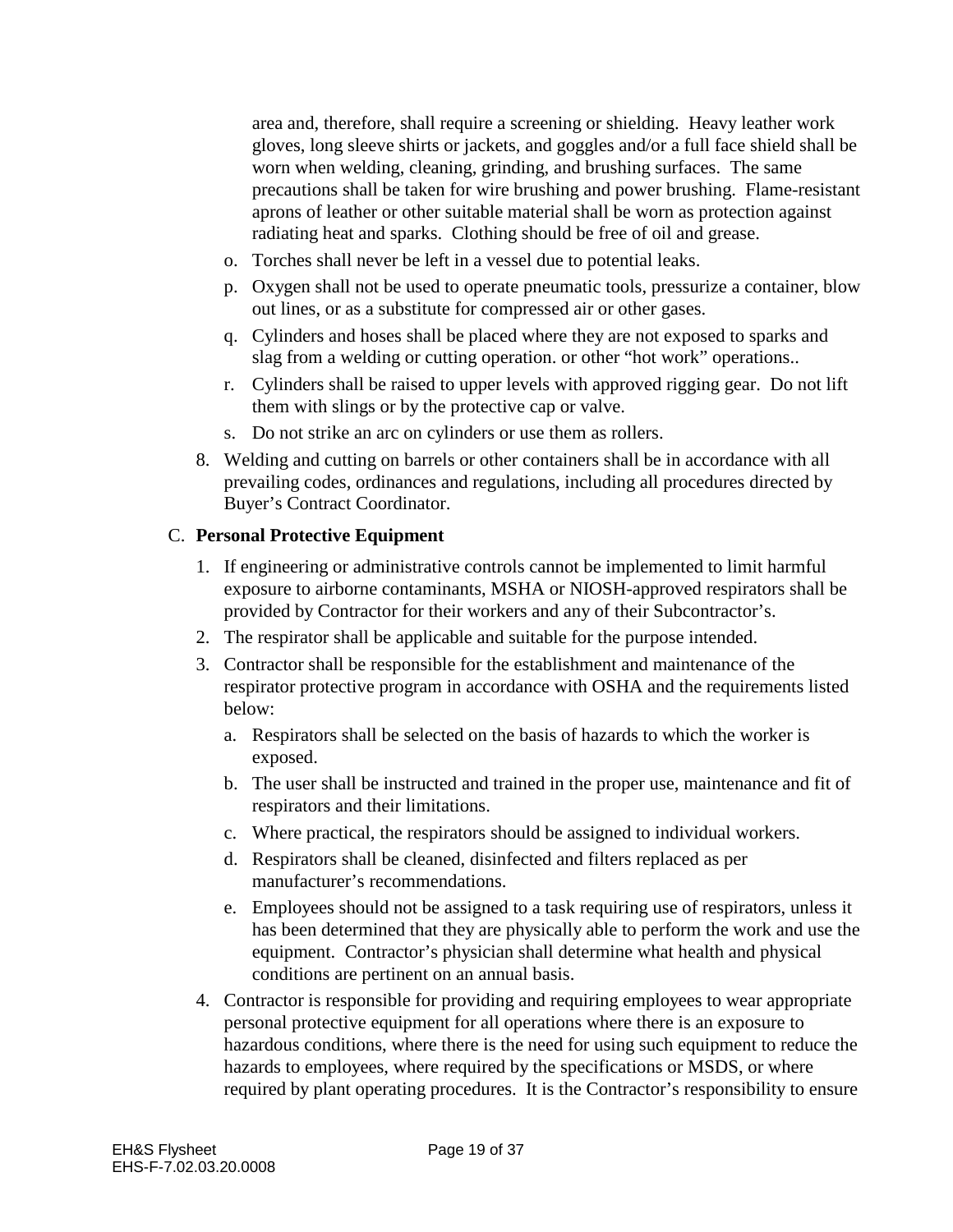their employees and Subcontractor's employees conform to the OSHA regulations regarding personal protective equipment. The most stringent requirements shall take precedence and shall include, but not be limited to:

- a. Hard hats (metal hard hats shall not be worn), industrial safety glasses with side shields, full-length trousers, and leather shoes are required equipment and must be worn at all times when on the worksite. Hard hats and safety glasses shall be worn with welding helmets and face shields. Flexible slip-on side shields are not acceptable. Additional equipment such as ear plugs, goggles, safety belts, gloves, safety nets, respirators and similar safety items may be required depending on the nature of the work area and the work involved.
- b. When the possibility of loose particles or flying projectiles exists, the proper safety wearing apparel and safety protection devices shall be worn. A full face shield may be required at the discretion of the Contract Coordinator.
- c. Safety-toe footwear (ASTM F2413) shall be worn when there is potential for injury or within Buyer designated areas.
- 5. Contractor shall have extra safety glasses and hard hats available on worksite. Safety glass cleaner shall also be made readily available to all Contractors' employees on worksite.

# D. **Material Handling, Storage & Disposal**

- 1. General:
	- a. Contractor shall be responsible for using safe methods of handling, storage and disposal of materials at the worksite.
	- b. Contractor's personnel shall observe Buyer's plant safety rules and regulations for receiving, handling, storage and disposal of all materials.
- 2. Material Handling:
	- a. Rigging equipment for material handling shall be of the proper size and rating. All rigging equipment shall be inspected by Contractor prior to use on each shift and as necessary during its use to ensure that it is safe. Defective rigging equipment shall be removed from service. All rigging equipment not in use shall be properly secured.
	- b. Tags or guidelines shall be used for controlling loads.
	- c. Special custom design grabs, hooks, clamps, or other lifting accessories (for such units as modular panels, prefabricated structures and similar materials) shall be marked to indicate safe working loads and shall be proof tested prior to use of 125 percent of their rated load.
- 3. Material Storage:
	- a. All materials stored shall be stacked, braced, racked, blocked, interlocked, or otherwise secured to prevent sliding, rolling, falling or collapse.
	- b. Flammable material storage shall be as previously described.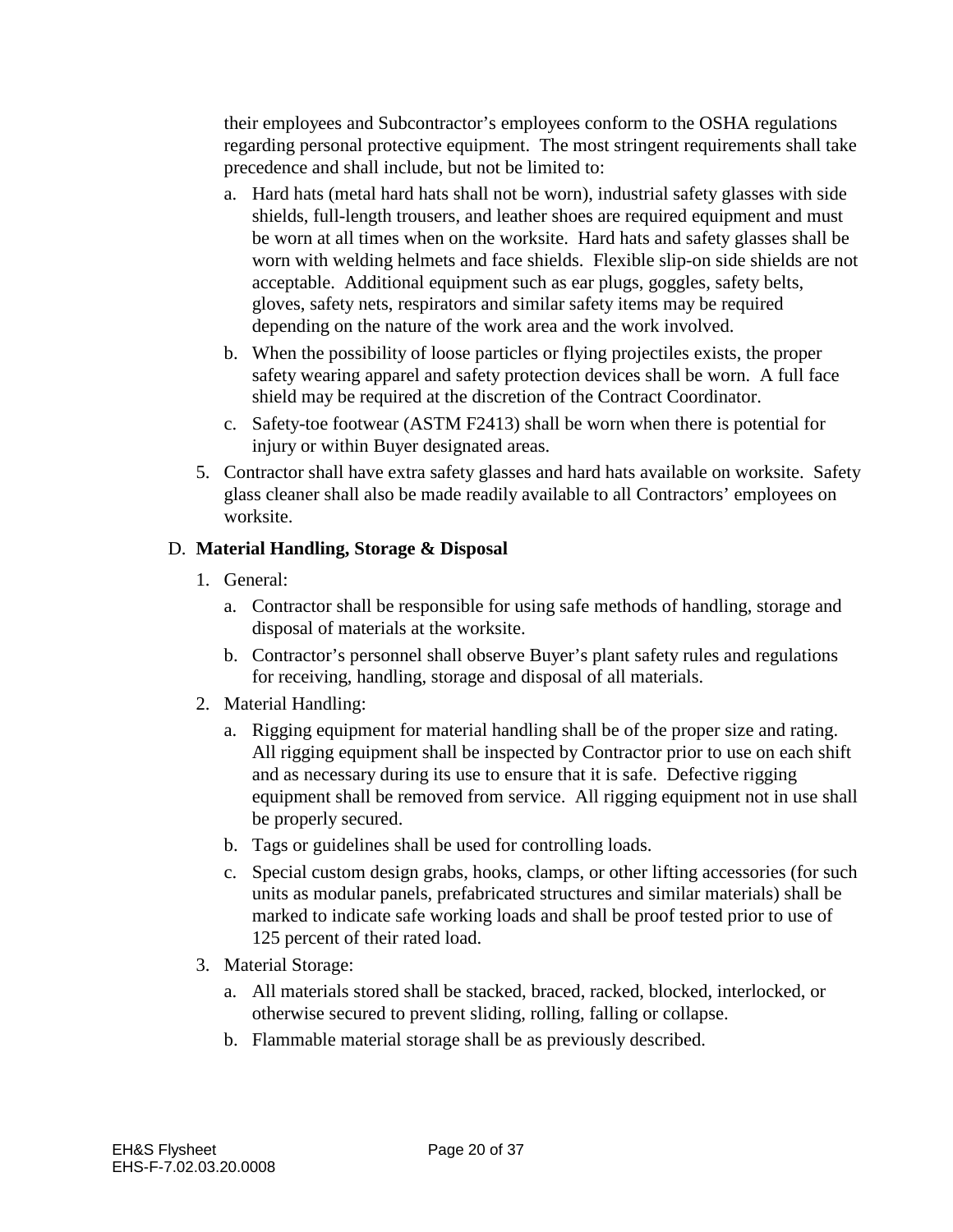- c. Materials stored inside buildings under construction shall not be placed within 6 feet of any hoistway or inside floor opening or within 10 feet of an exterior wall which does not extend above the top of the material stored.
- d. Materials stored on existing structurally supported floors and roofs shall not exceed the uniform design load capacity of floor or roof.
- e. Storage location shall be approved by the Contract Coordinator.
- 4. Material Disposal:
	- a. Disposal of debris and waste materials such as chemicals, cleaning solvents, lubricating oils, cutting oils, toxic materials and other hazardous materials, shall comply with Buyer's procedures, and all applicable ordinances, regulations and laws of local, city, county, state, and national government agencies. For disposal of hazardous material, please refer to Section II.G. of this document.
	- b. The disposal method of debris and non-hazardous waste materials shall be selected by Buyer. Buyer's EH&S organization will select each disposal method to ensure compliance with applicable ordinances, regulations and laws of local, city, county, state, and national government agencies having jurisdiction. Contractor shall comply with each waste disposal method selected.
	- c. Contractor shall take steps necessary to prevent discharging of lubricating oils and cleaning solvents onto the ground and/or into sewers and sewage disposal systems to prevent contaminating rivers, streams, and the environment. These fluids (after use) shall be stored in waste drums or other approved containers and disposed of in a legal and authorized manner, including adherence to the Environmental Protection Agency (EPA) rules.

# E. **Ladders, Scaffolds & Work in Elevated Locations**

- 1. Ladders
	- a. The use or erection of ladders shall comply with OSHA regulations and shall include, but not be limited to:
		- (1) Each user must visually inspect each ladder for defects before using.
		- (2) While ascending or descending a ladder, carry nothing which will prevent holding onto the ladder with both hands. Use handline if necessary to raise or lower materials.
		- (3) Metal ladders shall not be used around electrical equipment.
		- (4) Ladders must be securely tied off.
		- (5) When working with ladders, work facing the ladder with both feet on the rungs.
		- (6) All ladders shall have appropriate shoes and footings.
		- (7) Workers shall not stand with their waist above the top step of a step ladder.
- 2. Scaffolds
	- a. The use of scaffolds shall comply with OSHA regulations and shall include, but not be limited to: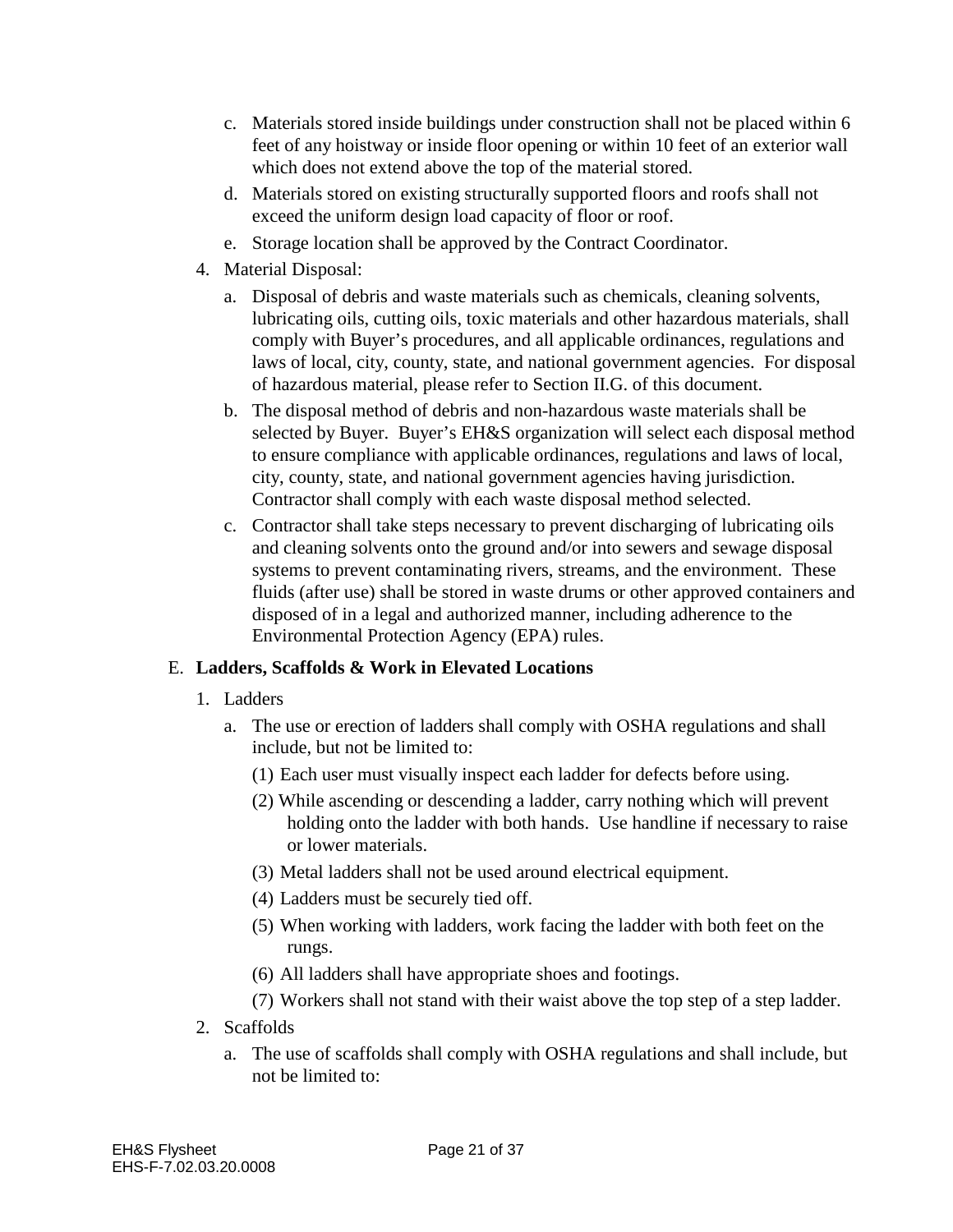- (1) The erection and dismantling of scaffolds shall be performed under the supervision and direction of a qualified person meeting the requirements defined in Cal/OSHA Section 1504. All scaffolds must be erected level and plumb and on a firm base. Platforms must be secured to the scaffold structure.
- (2) Never exceed safe working loads on scaffolds. Each scaffold shall be designed and constructed using a dead load safety factor that will ensure the scaffold supports, without failure, its own weight and 4 times the maximum intended working (live) load applied or transmitted to it.
- (3) Never rig from scaffold handrails or braces.
- (4) Scaffold handrails, midrails, or brace members shall not be climbed. Use ladders for access.
- (5) Appropriate handrails, toeboards and cleats are in place as required.
- (6) Since federal standards are detailed in their specifications for the dozens of types of scaffolds, OSHA 29 CFR Section 1926.451 must be referred to for each particular job's scaffolding requirements.
- 3. Safety Harnesses
	- a. The use of safety harnesses shall comply with OSHA regulations. Safety harnesses with energy-absorbing lanyards are required to be worn and tied off when working on:
		- (1) Sloping roofs
		- (2) Flat roofs without handrails within 6 feet of the edge of the roof or an opening.
		- (3) Open-sided floors or platforms
		- (4) Any suspended scaffolds, platforms, or stages.
		- (5) Any scaffold with incomplete handrails.
		- (6) Aerial devices (any vehicle-mounted or self-propelled device, telescoping extensible or articulating, or both, which is primarily designed to position people).
		- (7) Elevated work platforms (a device designed to elevate a platform in a vertical axis, e.g., a Vertical Tower or Scissor Lift) with incomplete rails or rails less than 42 inches high.
		- (8) Any steel erection.
		- (9) Confined spaces, where required by the Permit, and may include such locations as manholes, tanks, pressure vessels and tunnels.
		- (10) Generally, any elevated work area that is without protection to prevent workers from falling, and the person can fall a distance of at least six feet.
		- b. Safety belts are not permitted to be used.

# F. **Walking/Working Surfaces**

1. Openings in Floors, Walls and Stairwells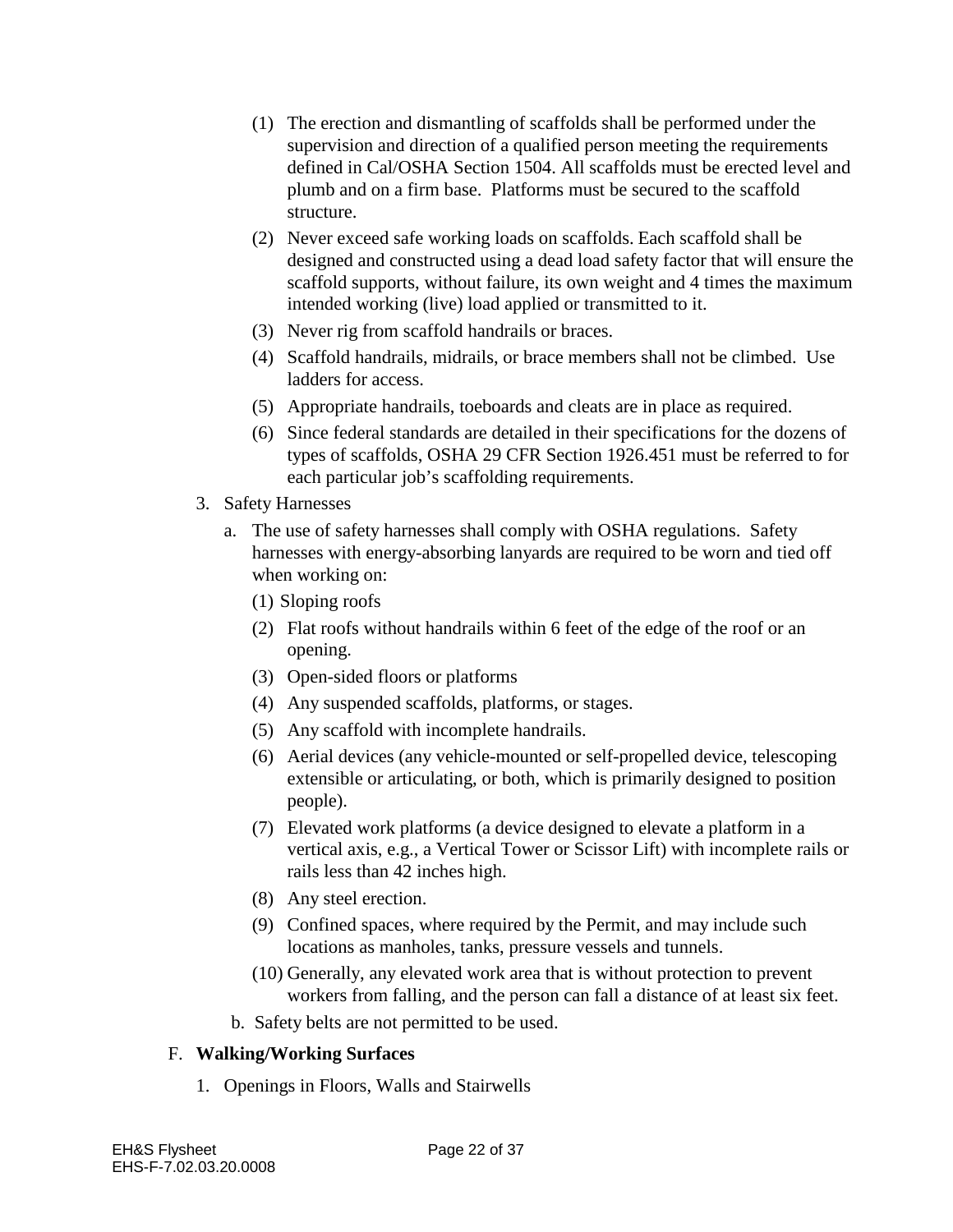- a. The protection of unguarded openings in floors, walls and stairwells shall be in compliance with OSHA regulations.
- b. All holes or openings through floors, decking, or walls at all elevations shall have properly identified hole covers or be barricaded immediately. Floor openings shall be guarded by a standard railing and toeboards or a cover. All open-sided floors or platforms, 30 inches or more above adjacent floor or ground level, shall be guarded by standard railings or the equivalent on all open sides, except where there is an entrance to a ramp, stairway, or fixed ladder.
- c. Equipment or material shall not be stored on a hole cover.
- d. Covers shall be secured in place against accidental displacement and extend adequately beyond the edge of the hole or opening.
- e. Covers must be fabricated from minimum 3/4 inch thick exterior grade plywood provided one dimension of the opening is greater than 12 inches. Covers must have a sign on it stating: "**DANGER - FLOOR OPENING - DO NOT REMOVE**"
- 2. Stairways, Platforms, Runways, Walkways and Ramps
	- a. The fabrication and use of temporary stairways, walkways and ramps shall be in compliance with OSHA and ANSI regulations.
	- b. On all structures of two or more floors, stairways, platforms, runways, walkways, and ramps shall be provided for employees during the construction period.
		- (1) Handrails and guardrails shall be as required by OSHA, capable of withstanding a minimum force of 200 pounds in any direction.

# G. **Signs, Signals & Barricades**

- 1. The fabrication and use of barricades and handrails shall be in compliance with Buyer's plant safety rules and with OSHA and ANSI regulations. Special attention shall be given by Contractor to the following items:
	- a. To protect workers from injury, Contractor shall construct removable replaceable handrails, temporary barricades or secured covers for all openings in the roof and floors, open trenches in the roof and floor, open trenches crossing roads and pedestrian walkways, and open manholes in accordance with all applicable safety regulations. Such handrails, barricades and covers may be removed only when removal is necessary for the performance of work near the opening, trench or manhole. They shall be replaced when any of the following occur:
		- (1) The workers take a break or leave the area; or
		- (2) The work is not completed by the end of the working day; or
		- (3) As soon as their absence is no longer necessary for the performance of the work.
	- b. When such handrails, barricades or covers are removed by Contractor or any Subcontractor, they shall be replaced or rebuilt as necessary by Contractor or Subcontractor which removed them.
	- c. Contractor shall post areas where it is necessary to do overhead work.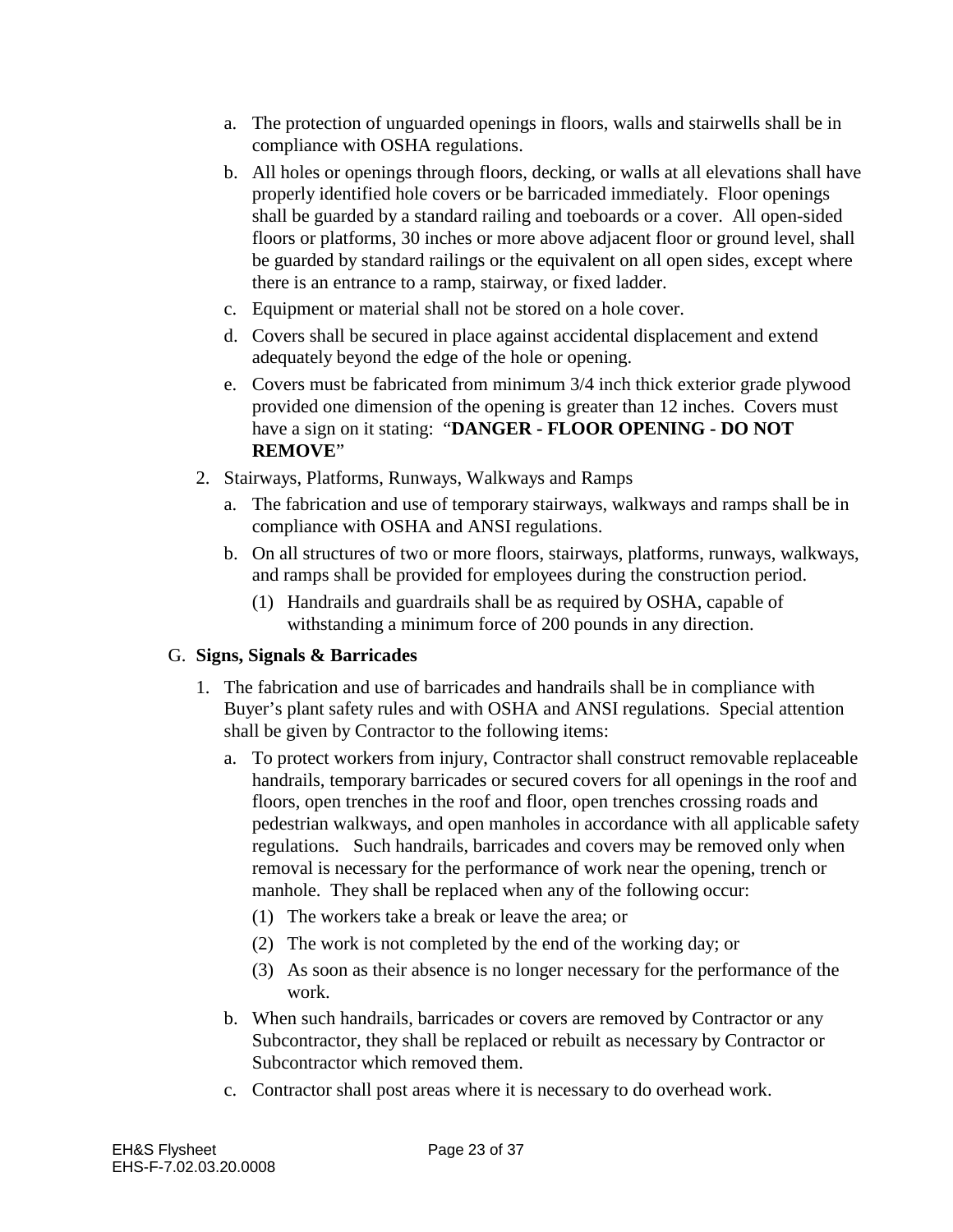- 2. Contractor shall be responsible for posting, installing, and maintaining signs, signals, and barricades to detour the passage of persons or vehicles at all locations where potential hazards exist.
- 3. Contractor's employees shall obey all signs, signals, and barricades which are posted to warn of potential or existing hazard. Contractor shall prepare a barricade plan and drawing when a pathway, aisle, thoroughfare or exit route must be blocked to perform work safely. The Barricade Plan and Drawing must be signed off by the Buyer's EH&S Fire Safety Representative.
- 4. Barricades must be 42 inches high, square and level. Barricades should be kept 4 feet back from the edge of excavations, trenches, holes, platforms, and roofs.
- 5. The selection and use of signs and tags shall be in conformance with the ANSI D6.1,235.1, and ANSI D6.1,235.2 or equivalent (Part VI FHWA MUTCD).
- 6. Contractor shall be responsible for attaching danger tags to a piece of equipment (or part of a structure) to warn of potential or immediate hazards.
- 7. Flagmen must wear red or orange vests. Flags must be of color and size meeting OSHA standards.

# H. **Confined Space Entry**

- 1. Definition:
	- a. A confined or enclosed space is defined as a special configuration that could result in any of the following:
		- (1) Atmospheric Condition a condition in which a dangerous air contamination, oxygen deficiency, flammable atmosphere, or oxygen enrichment may exist or develop.
		- (2) Entry/Exit Access a condition where the emergency removal of a suddenly disabled person is difficult due to the location or size of the access opening.
		- (3) Engulfment Condition a condition where the risk of engulfment exists or could develop.
	- b. A confined space or enclosed area has the following characteristics:
		- (1) Large enough and so configured that a person can bodily enter and perform assigned work.
		- (2) The primary function is for something other than human occupancy.
		- (3) The space may contain known or potential hazards.
		- (4) There is limited or restricted means of entry and exit, i.e., use of hands or a contortion of the body to enter into or to exit from the confined space.
	- c. Confined or enclosed space entry means any action resulting in any part of the worker's face breaking the plane of any opening of the confined space, and includes any ensuing work activities inside the confined space.
- 2. General:
	- a. Buyer's EH&S organization shall review and approve Contractor's Confined Space Entry Procedure(s) prior to any entry into a confined or enclosed space.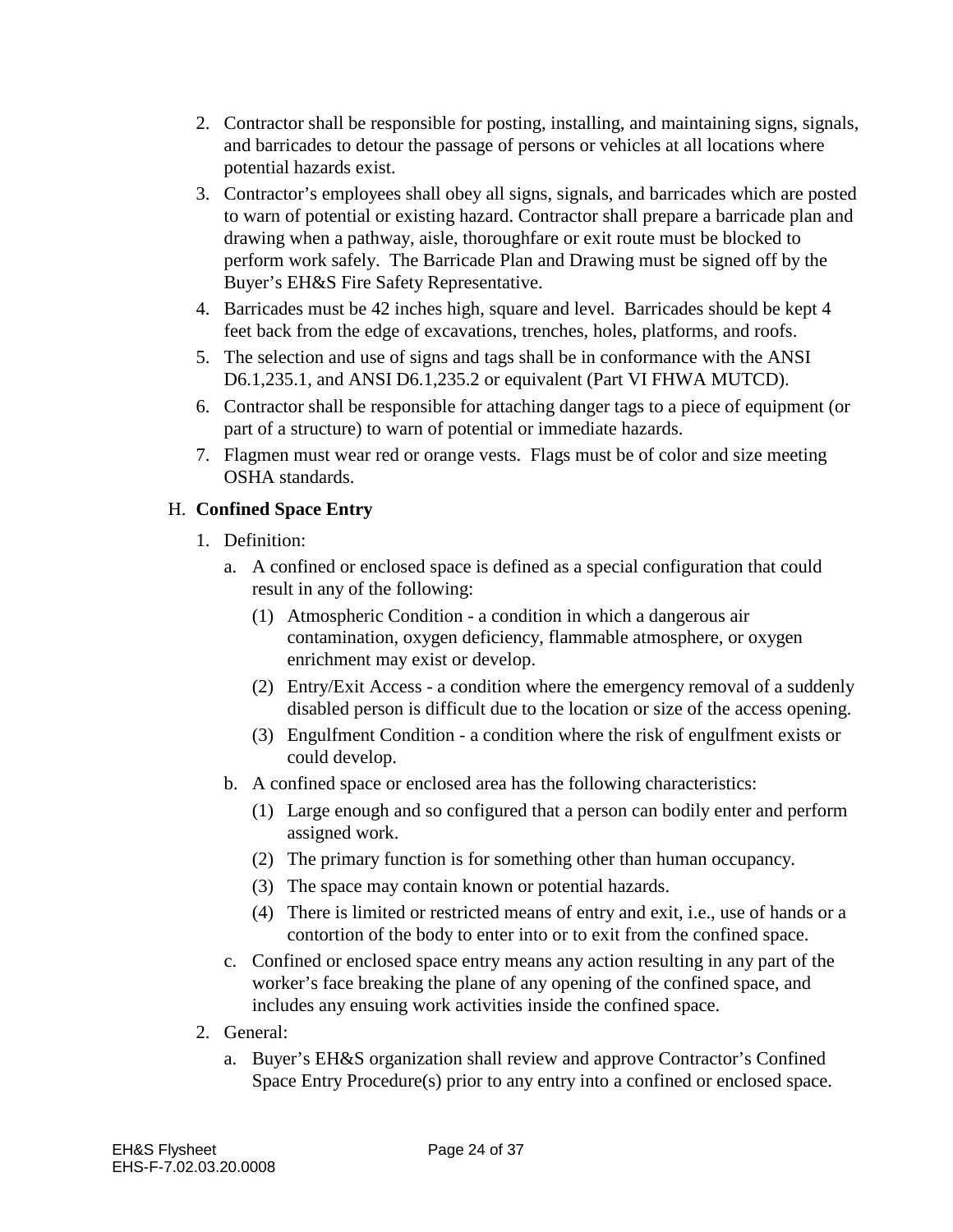- b. Entry into a confined or enclosed space or area shall require a "Confined Space Entry Permit" issued by the Contractor before work begins. Refer to Section I.L of this document for permit requirements. Refer also to Section III.C of this document for personal protective equipment requirements.
- c. Contractor shall provide proper barriers with appropriate warning signs and lighting for night-time visibility must be provided around uncovered manholes. Stacked up equipment or poorly braced rails are not adequate.
- d. No confined space shall be entered until tested by the Contractor and found free of dangerous atmospheres, such as flammable or explosive mixtures, hazardous vapors or oxygen levels. Manholes should be tested through a hole in their cover. If there is no hole, the cover should be raised only far enough to clear the test probe. Potentially hazardous mixtures are usually heavier than air, so additional testing at the bottom of the space should be done once the cover is raised.
- e. All water must be pumped out. The pump shall be positioned where emissions will not contaminate the space. Where seepage is unavoidable, a pump must be kept running rather than waiting for a build-up. Rubber footwear and clothing must be worn in damp or wet locations.
- f. An adequate supply of oxygen (minimum 19.5%, and maximum 23.5%) must be maintained using positive mechanical ventilation. One person shall remain outside above the manhole and serve as an "attendant" - whose sole responsibility is to monitor and maintain two-way communication with the authorized entrant(s) and to provide assistance and summon rescue personnel in case of emergency. The "attendant" may not enter the confined space to perform rescue, unless equipped and trained to do so.
- g. A "secondary stand-by" shall be readily available to the "attendant" and shall summon for emergency assistance.
- h. A safety harness with life line attached shall be worn by the person or persons working in the confined space when required by the Confined Space Entry Permit. The Contractor shall provide and have in place a mechanical means of retrieval.
- i. Access ladders must be in good condition.
- 3. Electrical
	- a. Refer to Section III.J of this document for required safety precautions during any work activity in a confined space where energized electrical cable and grounding cable is present.
- 4. Before entering any area or confined space where hazardous air contaminants or oxygen-depleted or oxygen-enriched atmospheres are possible or suspected to exist, Contractor must ensure proper safety equipment is used, including a recovery line and backup person. When Contractor's employees work along side Buyer's employees in the same confined space, Contractor's employees shall follow Buyer's procedures so as not to endanger employees with conflicting instructions.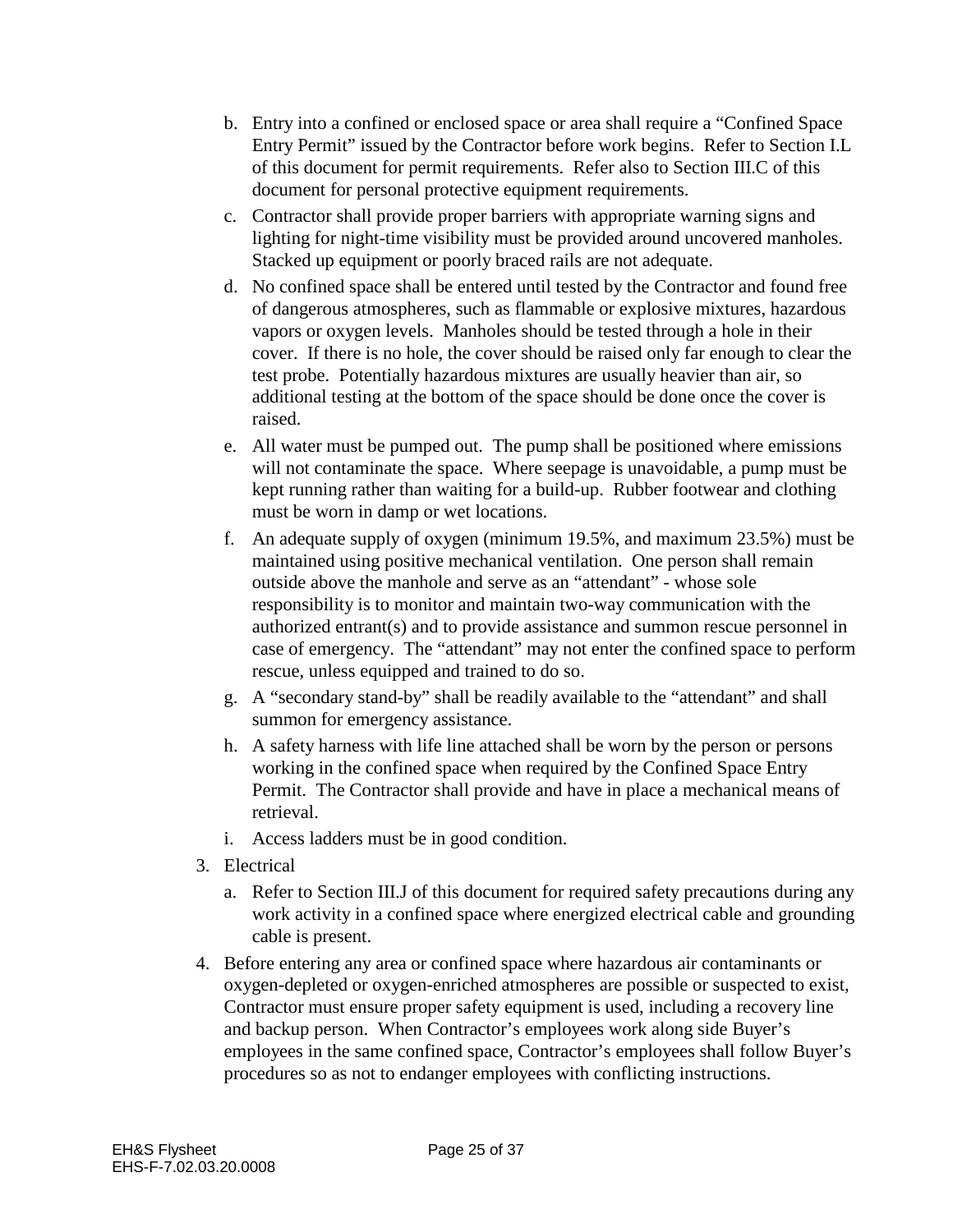#### I. **Lockout/Tagout**

- 1. Contractor shall follow all OSHA regulations governing control of hazardous energy.
- 2. The purpose of Lockout/Tagout is to minimize the risk of personnel injury and equipment damage by emphasizing the requirement of achieving a controlled energy condition for the equipment being worked on before the actual work begins, and by preventing unauthorized or inadvertent energization of equipment.
- 3. Definitions:
	- a. Authorized Employee/Person A person who is authorized to control hazardous energy associated with equipment in order to perform work on that equipment.
	- b. Affected Employee/Person A person whose job requires operation or use of equipment which MAY be serviced or maintained under Lockout/Tagout procedure or whose job requires the person's presence around equipment on which such servicing or maintenance can be performed. An affected employee and the authorized employee may be one in the same.
	- c. Energy Control Point A single point at which hazardous energy flow can be effectively and positively controlled so that it cannot cause injury or loss of resources.
	- d. Energy Source Any source of electrical, mechanical (motion), hydraulic, pneumatic, chemical, thermal, potential/stored (due to pressure, vacuum, gravity, or springs), or other energy.
- 4. The Authorized Employee shall undertake the following actions for the control of hazardous energy.
	- a. Identify:
		- (1) Hazardous energy sources identify combinations of hazardous energy sources. Buyer will provide available plans, prints, drawings, manuals or schematics as necessary to help identify all energy sources and paths.
		- (2) Control points for each hazardous energy source identify all energy control points. These include electrical switches, circuit breakers, and valves or physical setups that block energy such as misaligned pipes, line blanking devices, or missing links. Plans, prints, drawings, and schematics may be reviewed as necessary. Also identify those energy control points that must be locked in a safe position in order to prevent rebuild-up of energy (e.g., vent valves, relief valves, or electrical shorting bars).
		- (3) Appropriate energy control methods identify the method used to control the energy. The use of locks, tags, and other devices such as blocks, chains, etc.
	- b. Notify Contract Coordinator, affected employees, and the area manager of the work to be done and possible hazards. Ensure that personnel are removed from hazardous areas.
	- c. Contract Coordinator must apply Buyer's facility "blue lock" to each energy control point in the Contractor's lockout scheme.
	- d. Shut down the equipment according to established procedures or practices.
	- e. Control the energy by: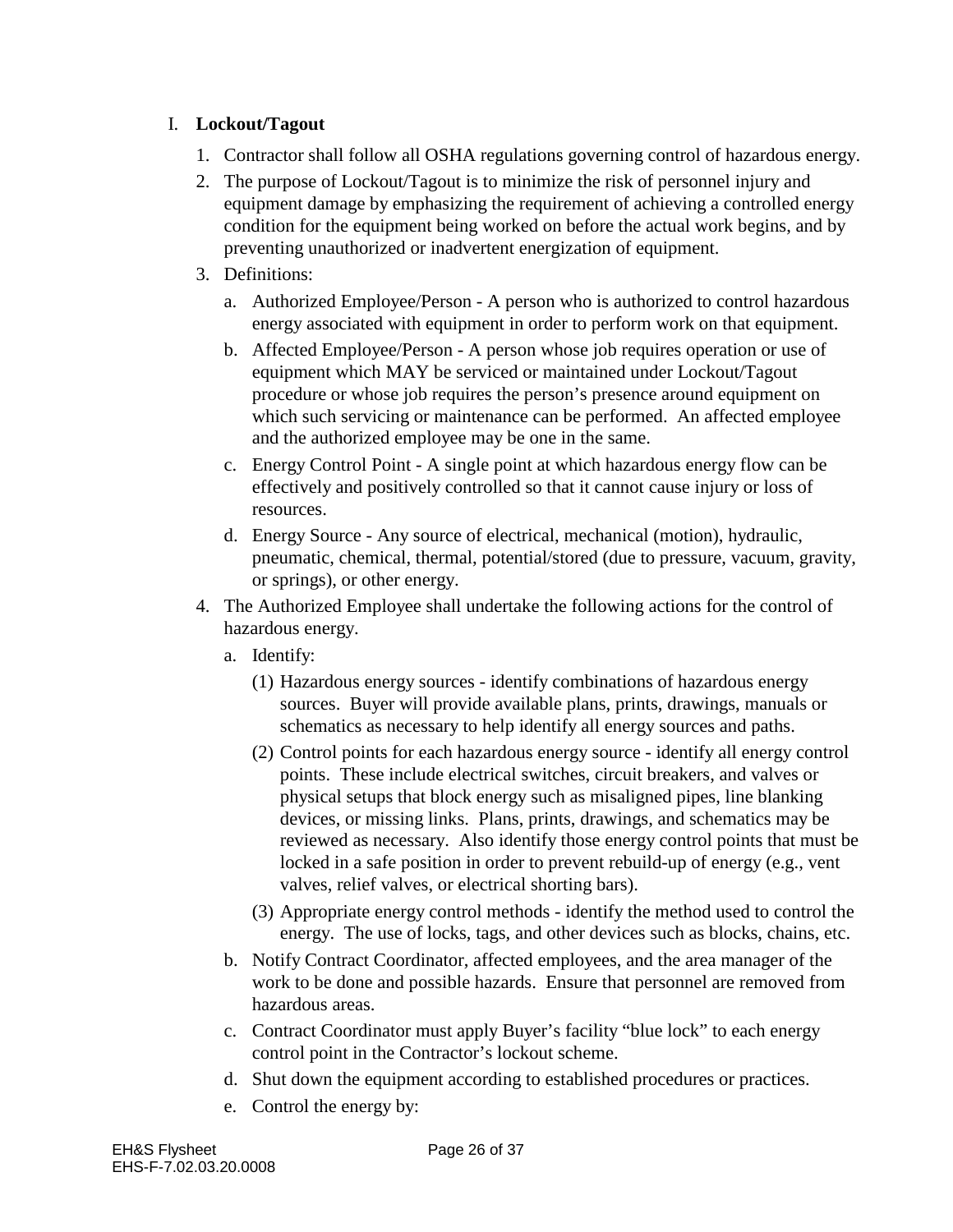- (1) Isolation An energy path that is blocked or broken so that it cannot flow to cause injury (i.e., turning off a circuit breaker or switch or physically disconnecting electrical wires to interrupt current).
- (2) Blocking An energy source is "blocked" if there is some physical barrier installed or some physical setup that prevents parts from moving, objects from falling or activation of switches or connections from being tampered with.
- (3) Dissipation Energy that is reduced to a level no longer hazardous to a person (e.g., grounding electrical hazard points, allowing cold or hot objects to equilibrate to ambient temperature, releasing pressure or vacuum to ambient pressure, and allowing springs to relax to zero stored energy).
	- NOTE: Relying upon configuring limit switches, interlock devices, and control circuit devices (such as push buttons and selector switches) as the sole means of de-energizing equipment and controlling the energy is NOT allowed.
- f. Apply locks, tags, and/or other energy control devices. Each authorized person working on the equipment MUST ensure that the equipment cannot be mistakenly or intentionally reactivated without deliberate steps to overcome/circumvent the energy controls. This is to be accomplished by:
	- (1) Locking out each energy control point
		- (a) Whenever a lock is applied, a tag must be applied with it.
		- (b) Lock the appropriate disconnect in the OFF or other appropriate safe position.
		- (c) Due to the design of the equipment, it may be necessary to use a chain, block, or other device to achieve effective energy control through lockout.
	- (2) If it is not possible to apply a lock due to the design of the equipment or the use of the lock may itself present a hazard, then apply a tag at each energy control point.
		- (a) Attach the tag in such a way that it would be plainly visible and attach it in the same location in which a lock would have been.
		- (b) Tagout alone does not provide the same positive hazardous energy control that lockout does. Therefore, additional safety measures MUST be used. These include: stationing a person to monitor the control point; removing an isolating circuit element; blocking a control switch; opening an extra disconnecting device; removing a valve handle; removing fuses, disconnecting wires, barricading the immediate area, etc.
- g. Verify in a positive manner that all energy is controlled.
	- (1) Verification includes using circuit testers, multi-meters, receptacle testers, or pressure gages to ensure energy control.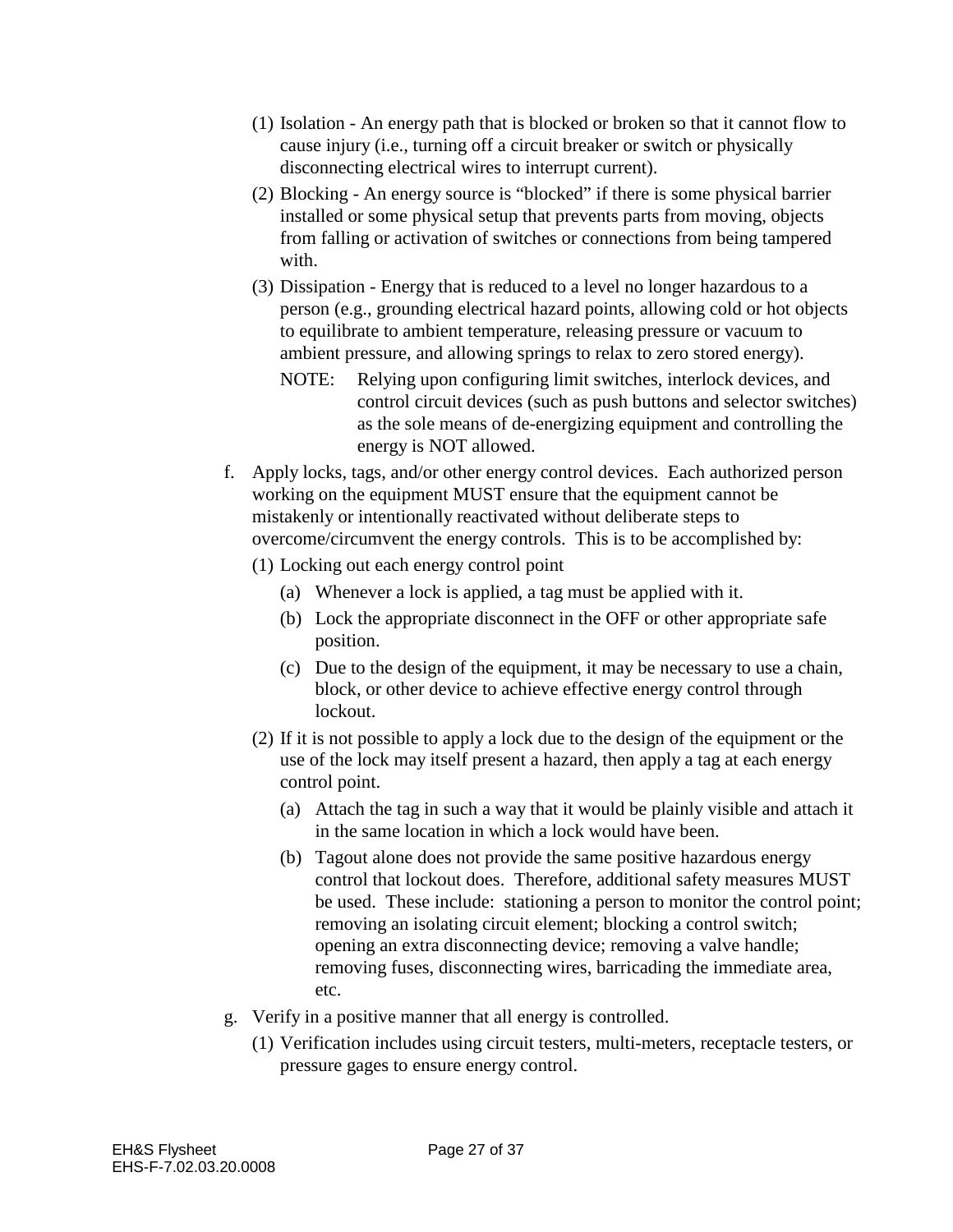- (2) If the authorized employee leaves a job while using lockout/tagout for any reason (lunch break, shift change, called to work on another job, etc.) that employee MUST reverify the energy controls before beginning work again. During the absence things may have changed. The responsibility for safety is ultimately with the individual performing the work.
- 5. The following actions shall be taken by the Authorized Employee in preparation for restoring equipment to normal service.
	- a. Inspect the equipment to ensure that the work necessitating energy control has been completed and that the system is safe to re-energize (i.e., that nonessential items are cleared and that components are operational).
	- b. Re-identify the energy types involved, hazards presented and the controls that were employed. Ensure that controls are in the OFF or other appropriate safe position.
	- c. Notify Contract Coordinator, affected employees and area manager that the energy control devices are going to be removed and ensure affected employees have been safely positioned away from the operation.
	- d. Remove the energy control devices. It may be necessary to request permission from the Contract Coordinator, manager or designee to re-energize the equipment. When authorized, reactivate energy sources using an approved startup sequence.
	- e. Notify affected Contract Coordinator, employees and manager for area that the servicing or maintenance is completed and the equipment is ready to use.
- 6. Contractor must be knowledgeable about Buyer's lockout/tagout and lock system to avoid confusion over importance of work involved.
- 7. Contractor must inform affected Buyer's employees of the Contractor's lockout/tagout tag and lock system to ensure safety to all personnel.

# J. **Electrical Work**

- 1. General Requirements:
	- a. Only a Qualified Person who is trained and knowledgeable of the construction and operation of electrical equipment or a specific work method and is trained to recognize and avoid electrical hazards that might be present with respect to that equipment or work method. Unqualified Persons are prohibited from working on or entering electrical equipment, cabinets or panels while energized.
	- b. All electrical work, installation, and wire capacities shall be in accordance with the pertinent provisions of NFPA 70 (latest revision) and area classifications.
	- c. The construction and installation of permanent and temporary electrical power transmission and distribution lines shall comply with OSHA regulations 29 CFR 1910 Subpart S, and NFPA 70E.
	- d. Prior to starting electrical work which involves cutting, splicing, or tapping existing cables, Contractor will request Buyer to tag and identify all cables present in the area. Contractor shall check to make sure that the circuit to be worked on has been deenergized and the source locked out. Contractor must attach their personal protective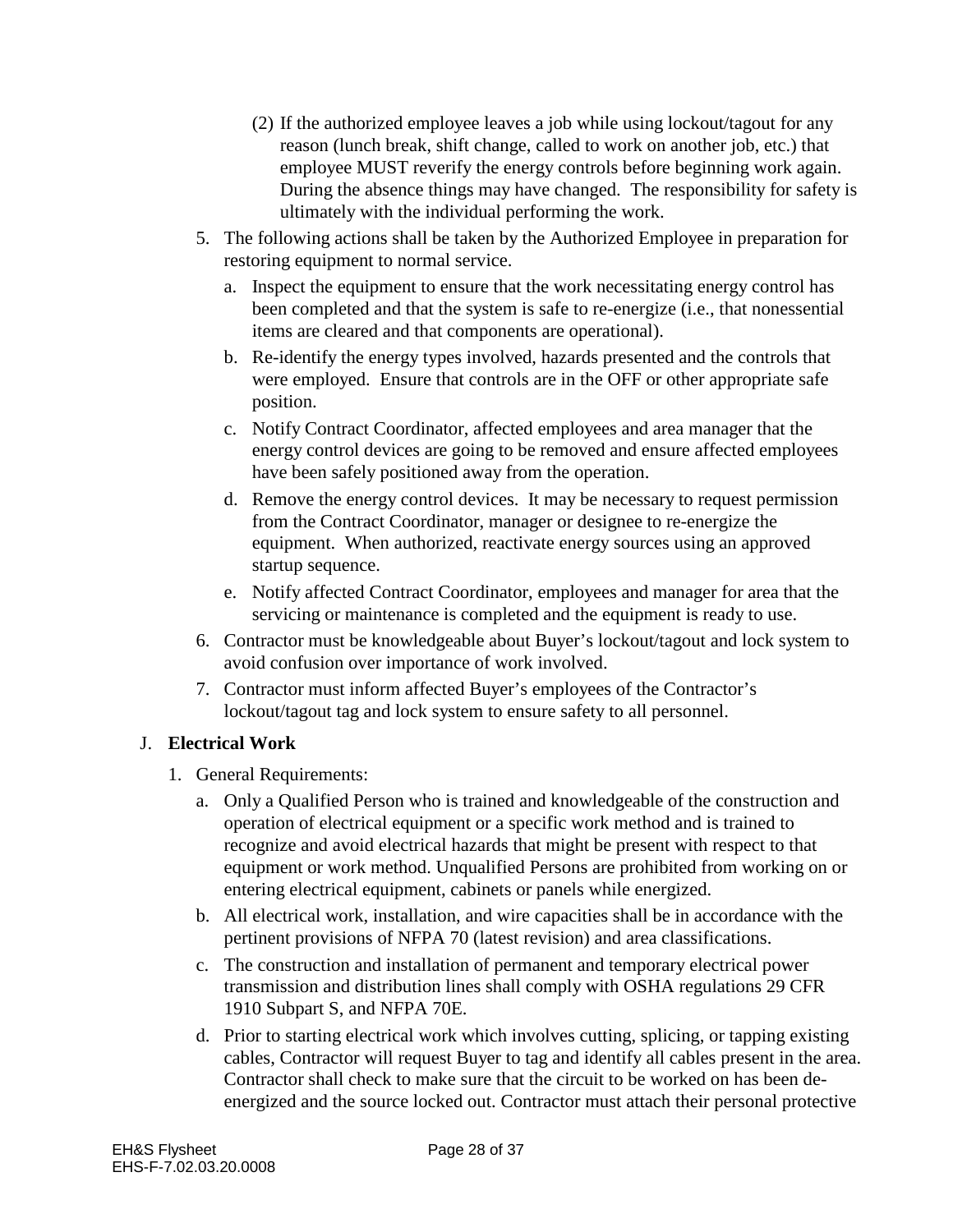locks in parallel with a Buyer facility "blue lock" on the disconnect device. Buyer facility "blue locks" will be installed by the Contract Coordinator. Review one line diagram to be sure there are no alternate power sources.

- (1) Contractor will check for energized cable with a device intended for the purpose before cutting into the cable or opening a splice or termination. Solidly ground the cable to a known low resistance ground point while working on the cable.
- (2) Electrical lines shall be de-energized while work is performed. When it is necessary to work with energized lines, only qualified personnel, properly equipped with rubber gloves and blankets which have been tested regularly in accordance with ANSI, shall be utilized
- (3) At least two people shall be assigned to work on any energized lines or in substations.
- (4) When it becomes necessary to transport equipment or machinery under overhead lines in a manner that encroaches on specified clearances, the job should be scheduled so the lines can be de-energized.
- (5) Operations conducted adjacent to overhead lines should not be initiated until coordinated with the local utility officials.
- (6) Materials and supplies should not be stored under overhead transmission and distribution lines because often times when Contractor's attempt to remove these supplies, they come into contact with the overhead lines.
- (7) Operations adjacent to overhead lines are prohibited unless one of the following conditions is satisfied:
	- (a) Power has been shut off and positive means taken to prevent the lines from being energized.
	- (b) Equipment, or any part, does not have the capability of coming within the minimum clearance allowed by OSHA from energized overhead lines, or the equipment has been positioned and blocked to assure no part, including cables, can come within the minimum clearances allowed by OSHA.
	- (c) The safe distance requirements from overhead lines energized between 600- 50,000 volts shall be at least:
		- (1) 4 ft. for boom-type equipment in transit
		- (2) 10 ft. for boom-type equipment in operation.
		- (3) 10 ft. for people working near overhead lines.
- 2. Grounding Requirements:
	- a. All electrical circuits shall be grounded in accordance with the NEC, unless otherwise noted in this Specification.
	- b. A ground should be provided for non-current-carrying metallic parts of equipment such as: generators (if not exempted by NEC 250-6), electrically powered welders, switches, motor-controller cases, fuse boxes, distribution cabinets, frames, motors of electrically operated cranes, electric elevators, metal frames of non-electric elevators to which electric conductors are attached, other electric equipment and metal enclosures around electric equipment.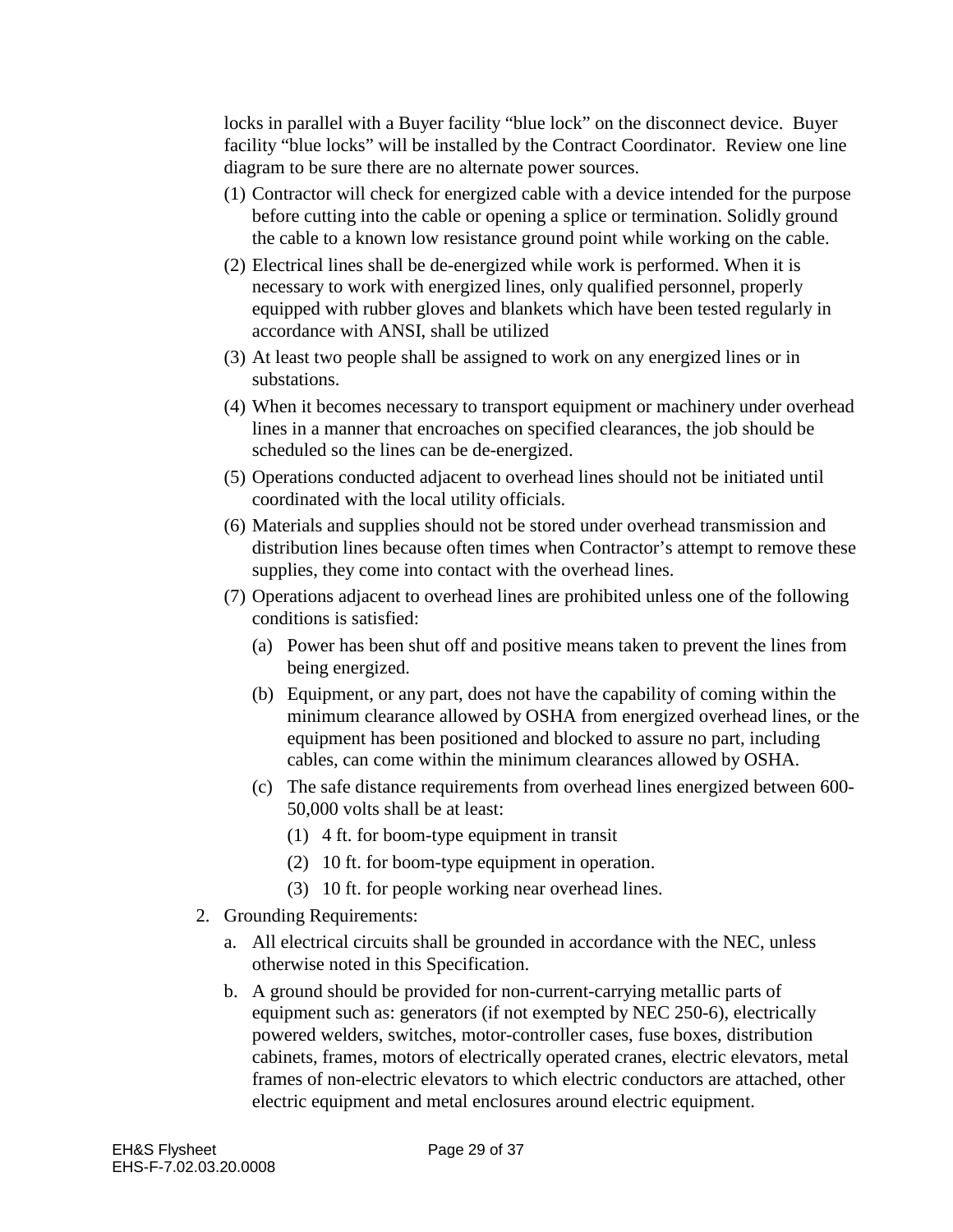- c. Portable and semi-portable electrical tools and equipment shall be grounded by a multiconductor cord having an identified grounding conductor and a multicontact polarized plug-in receptacle.
- d. Semi-portable equipment, flood lights and work lights shall be grounded. The protective ground of such equipment shall be maintained during moving unless supply circuits are de-energized.
- e. Tools protected by a system of double insulation, or its equivalent, need not be grounded. Double-insulated tools shall be distinctly marked and listed by UL or approved by FM.
- f. Grounding circuits shall be checked to ensure that the circuit between the ground and a grounded power conductor has a resistance which is low enough to permit current flow sufficient to cause the fuse or circuit breaker to interrupt the current.
- g. Contractor shall have a policy/program for the use, installation and maintenance of personal protective grounds. The Contract Coordinator will provide available fault current values on the system(s).
- h. All 120-volt single-phase 15 and 20 ampere receptacle outlets which are not a part of the permanent wiring of the building or structure shall have ground-fault circuit interrupters (GFCI) for personnel protection or an assured equipmentgrounding conductor program. Permanent wiring of electrical circuits should be grounded in accordance with NEC. GFCIs may be sensitive to some equipment such as concrete vibrators. In these instances, other precautions shall be taken to protect the equipment/personnel.
- i. Contractor and its employees and Subcontractor employees shall comply with the latest edition of NFPA 70E.
- 3. Temporary Wiring:
	- a. Temporary wiring shall be guarded, buried or isolated by elevation to prevent accidental contact by workers or equipment.
	- b. Outdoor lighting strings shall consist of lamp sockets and connection plugs permanently molded to the conductor insulation.
	- c. Flexible cord sets shall be of a type listed by the UL. Flexible cord sets used on construction Worksites shall contain the number of conductors required for the service, plus an equipment ground wire. The cords shall be hard usage or extrahard usage as specified in the NEC. Approved cords may be identified by the word "Outdoor" or letters "WA" on the jacket.
	- d. Bulbs attached to festoon lighting strings and extension cords should be protected by wire guards or equivalent unless deeply recessed in a reflector.
	- e. When temporary wiring is used in tanks or other confined spaces, an approved switch, identified and marked, shall be provided at or near the entrance to such spaces for cutting off the current in emergencies.
	- f. Exposed empty light sockets and broken bulbs shall not be permitted.
	- g. Temporary lights shall be equipped with heavy-duty electric cords with connections and insulation maintained in safe condition. Temporary lights shall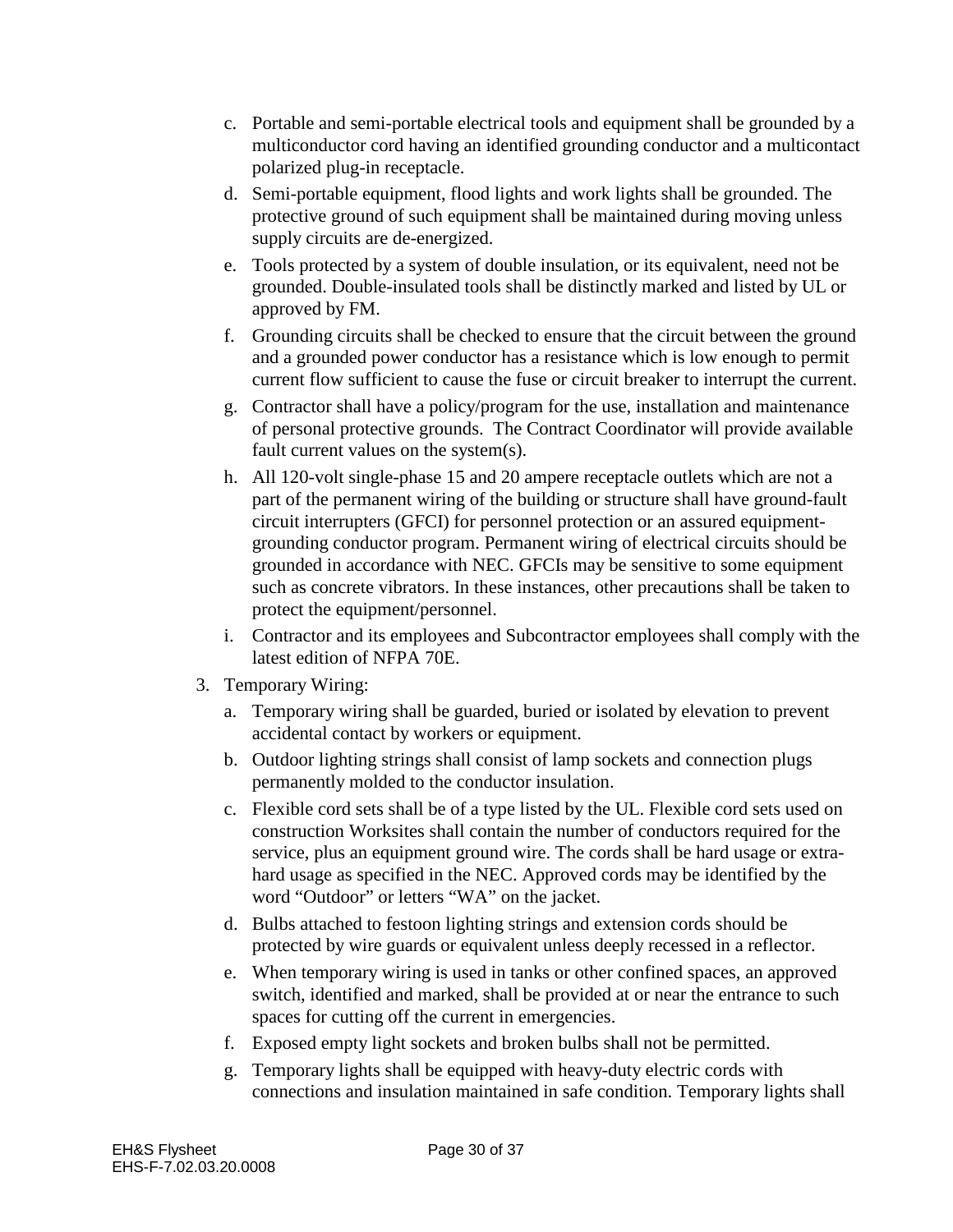not be suspended by their electric cords unless cords and lights are designed for this suspension. Splices should have insulation equal to that of the cable.

- h. Portable electric lighting used in moist and/or hazardous locations such as drums, tanks, vessels and confined spaces shall be operated at a maximum of 12 volts.
- i. Temporary lights shall be equipped with guards to prevent accidental contact with the bulb.
- j. Attachment plugs for use in work areas shall be constructed so that they will endure rough use. They shall be equipped with a cord grip to prevent strain on the terminal screws.

#### K. **Motor Vehicles & Equipment**

- 1. Contractor's personnel shall observe Buyer's posted speed limits, parking regulations and prevailing OSHA regulations when operating vehicles and moving equipment at Buyer's facilities.
- 2. Only the vehicles and moving equipment absolutely necessary for Contractor's Work shall be allowed within Buyer's facility.. Seat belts shall be worn by all personnel within an operating vehicle while on Buyer's property.
- 3. The driver of each vehicle is responsible for the safety of all passengers and the stability of materials being hauled or handled by the equipment.
- 4. All vehicles which are not necessary for work shall park in areas designated by the Contract Coordinator.
- 5. All Contractor vehicles must be covered by Contractor's insurance requirements as indicated in Buyer's Contract.
- 6. Blocking of plant roadways is prohibited except where specifically authorized by the Contract Coordinator.
- 7. Speed limits shall be strictly followed on Buyer's property.
- 8. All Contractors' equipment (i.e., backhoes, cranes, front end loaders, dozers, earth movers, etc.) shall have functioning backup warning devices.
- 9. All stationary equipment shall be grounded or isolated, when working near, above, or below grade energized lines or equipment.
- 10. All vehicle operators shall possess a valid drivers license and be recognized by the California Department of Motor Vehicles.
- 11. All Contractors' equipment, whether owned, leased, or borrowed, shall be free of defects and free from leaks of oils, coolants, or other chemicals.
- 12. Operation of gasoline engine or diesel engine driven equipment, i.e., forklift, air compressors, generators, pumps, etc., are not permitted in buildings or enclosed area(s) unless the equipment has been inspected and conditions approved by Buyer's EH&S organization through the Contract Coordinator, prior to initiation of work. While on Buyer's premises, all gasoline or diesel-powered engines shall be shutdown before fuel tanks are opened or refueled; propane powered equipment shall be in good working condition Refueling within a building is prohibited. If Buyer's EH&S organization authorizes use of gasoline or diesel engine driven equipment within a building or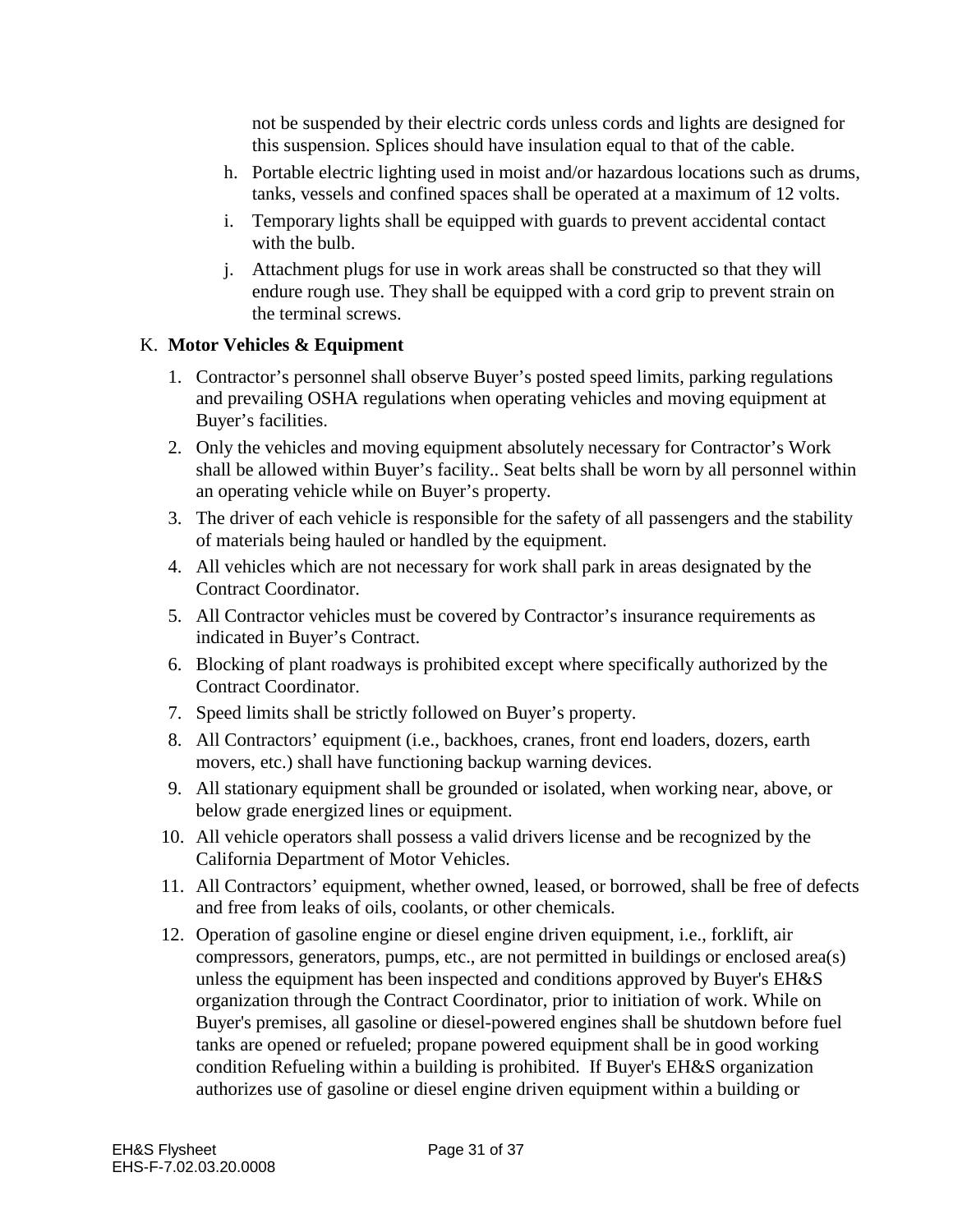enclosed area, conditional approval will be granted on, but not necessarily limited to, the following requirements:

a) The contractor shall use an appropriate ventilation method including but not limited to opening doors, additionally the contractor shall coordinator all activities with the Contract Coordinator in order to eliminate any emission buildup.

b) The contractor shall conduct continuous monitoring and record for Carbon Monoxide and/or oxygen deficient atmosphere to detect and alert occupants of any hazardous levels near the operation.

c) Carbon Monoxide emissions shall not exceed Cal/OSHA Permissible Exposure Limit (PEL) of 25 ppm as a TWA for a normal 8 hour workday or the Cal/OSHA Ceiling Threshold of 200 ppm.

# L. **Excavations & Trenching**

- 1. The sides of all excavations and trenches must be properly sloped, shored or sheeted before entering according to OSHA regulations and shall be capable of withstanding all soil pressures, including stresses which can be exerted by water, heavy loads or vibrations.
	- a. Shoring and sheeting procedures shall be reviewed by Contractor's "Competent Person" before work begins.
	- b. Shoring and sheeting shall be removed after trenching installation work has been fully completed.
	- c. Contractor may use OSHA compliant movable steel plate trench boxes or shields during trenching work.
- 2. Location of all underground structures or utilities shall be verified and marked before digging begins. Contractor shall take all necessary precautions to prevent any hazard from developing. In the event any underground structure is encountered, Contractor shall provide proper support to the structure as required to maintain its integrity and stability. In the event an unexpected or unknown underground utility is encountered, all work shall immediately stop until the utility is identified and the hazard has been properly mitigated.

a.

- 3. All excavations and trenches must have safe access ways and be properly barricaded. Barricades with flashing lights are required at night. Excavated material may be used to barricade one side of the excavation or trench. The edge of the excavated material shall be at least 3 feet from the edge of the excavation or trench. Excavated material must be piled at least 3 feet high when used as a barricade.
- 4. Check for soil erosion and stability of all excavation walls before entering and after a heavy rain or thaw. Check shoring and sheeting daily or more often in extremely wet weather for stability and for accumulation of water. Checking shall be done by a person who is competent and knowledgeable for this type of work.
	- a. Workmen will not be permitted in trenches or excavations until accumulated water has been totally removed.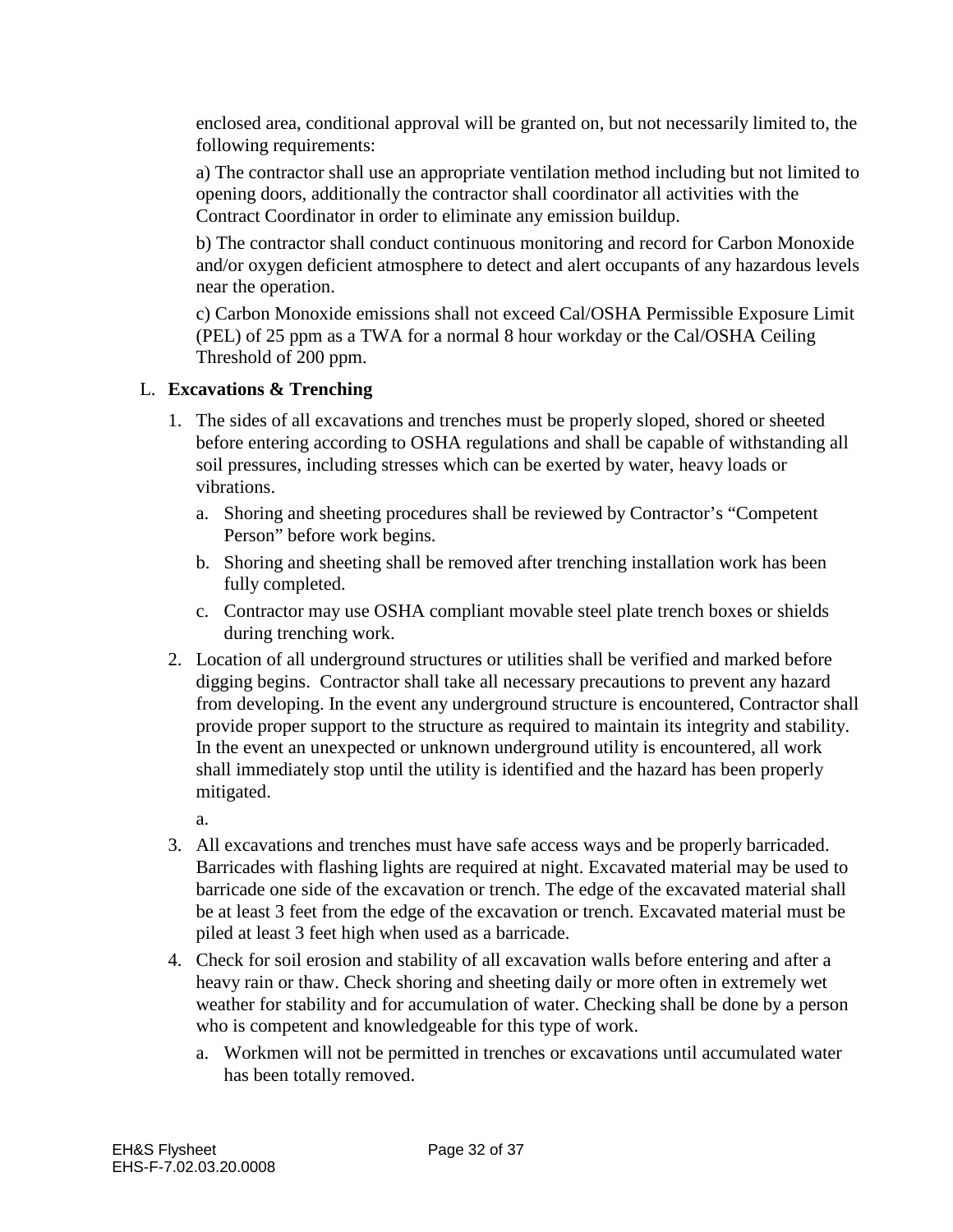- 5. The area must be cleared and approved by Contractor's Designated Representative prior to the start of excavation.
- 6. Workers will not be permitted in trenches or excavations while equipment is being used next to the edge.
- 7. The use of explosives will not be allowed at any time, unless written approval from the Contract Coordinator is first obtained.
- 8. The written excavation plan must be available onsite for review.

#### M. **Concrete, Concrete Forms & Shoring**

- 1. All equipment and materials used in concrete construction and masonry work shall be as required by OSHA and also the applicable requirements prescribed in ANSI A10.9. Wall shoring shall also be designed to meet applicable federal and state codes.
- 2. Form work and shoring shall be designed, erected, supported, braced, and maintained so that it will safely support all vertical and lateral loads that may be imposed upon it during placement of concrete.
- 3. Structural calculations regarding strength and stability of form work and shoring shall be made available to the Contract Coordinator upon request.
- 4. Forms shall not be removed until the concrete can support its own weight and any superimposed load.

#### N. **Cranes & Derricks**

- 1. Contractor shall comply with the manufacturer's specifications and limitations applicable to the operation of any and all cranes and derricks. Attachments used with cranes shall not exceed the capacity, rating, or scope recommended by the manufacturer. A copy of the crane manufacturer's operating manual shall be available in the cab of each crane at all times. Manufacturer's load rating plates (in view of the operator) shall be attached to all load hoisting equipment.
- 2. All cranes and derricks exceeding three (3) tons rated capacity shall not be used unless certified by a Department of Occupational Safety and Health (DOSH) certifying agent.
- 3. All equipment used for hoisting will be inspected daily by Contractor before operations are begun. Cranes or equipment that has been idle shall be inspected by Contractor before being put into operation. Maintenance and inspection of cranes or equipment shall be in accordance with ANSI standards.
	- a. Inspection records shall be made available to the Contract Coordinator if requested by Buyer.
- 4. Operating cranes or equipment in the vicinity of overhead power lines should not start without the special, written approval of the Contract Coordinator. Approval will include an action plan implemented to insure safe operation. This plan may include building barricades, warning signs, a limited device for boom extension, grounding of equipment, use of nylon slings, wearing insulated gloves and boots, and/or limited access. These are preventive measures. First consideration should be given to alternative methods and routes that will keep equipment away from these areas.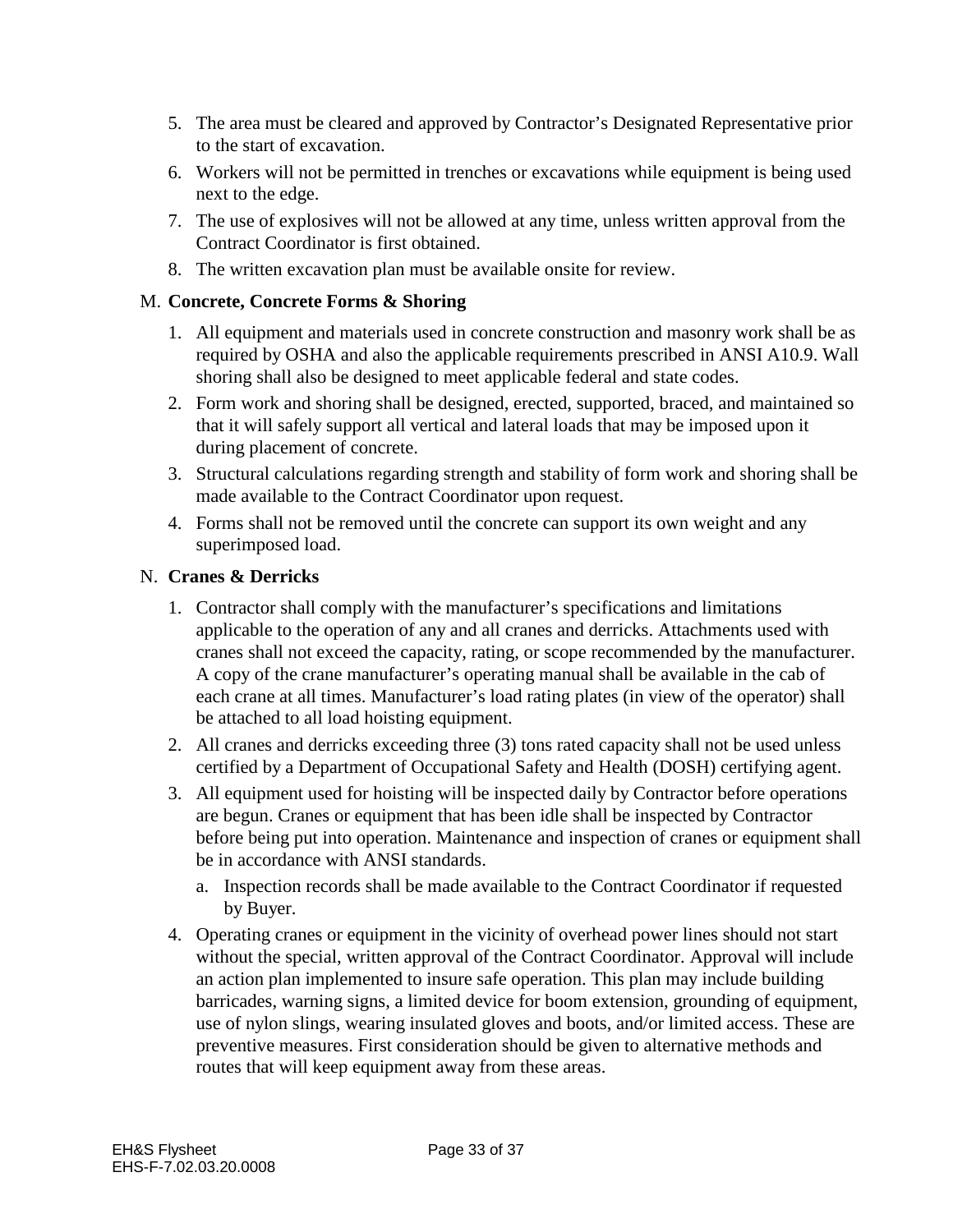- 5. The riding of crane hooks and/or "wrecking balls" is prohibited. Doing so will result in immediate dismissal.
- 6. Rigging equipment shall be certified and inspected by qualified state or manufacturer representatives prior to use and as necessary during its use to ensure that it is safe. Inspection documentation shall be submitted to the Contract Coordinator upon request.
- 7. Only personnel qualified by training and experience shall operate cranes or derricks. Upon request, Contractor shall provide qualification and experience resumes for all operators. Operators will be required to wear hard hat identification.
- 8. One person shall be designated to perform signaling.
- 9. During assembly and disassembly of crane booms and derrick sections, all components shall be adequately supported so that these components will not shift or fall.
- 10. When making a lift with a crane, Contractor shall have the area cleared, roped or barricaded off, and shall have someone supervising the lift. No one shall stand or pass under suspended loads. Tag lines shall be used for controlling loads.
- 11. Cranes and derricks shall not be refueled while in operation.
- 12. When working near energized lines and equipment, the cranes shall be grounded or isolated.
- 13. All cranes and derricks not in use shall be properly secured.
- 14. Outriggers must be fully extended for any lift. Where cribbing is used under the outrigger, it must only be used under the pedestal.
- 15. The use of a crane or derrick to hoist employees on a personnel platform is prohibited, except when the erection, use and dismantling of conventional means of reaching the worksite, such as a personnel hoist, ladder, stairway, aerial lift, elevating work platform or scaffold, would be more hazardous, or is not possible because of structural design or worksite conditions.
- 16. In accordance with Cal/OSHA Section 5006.1, every mobile crane performing work on Buyer's premises with a rated capacity exceeding 15000 lbs, regardless of boom length, or that has a boom length exceeding 25 feet, regardless of rating, must be operated by a crane operator licensed by an Accredited Certifying Entity. All certified crane operators must be in possession of their card issued to them by the National Commission for the Certification of Crane Operators (NCCCO).

# O. **Steel Erection**

- 1. The erection of new structural steel and removal of structural steel from existing structures shall comply with OSHA regulations. Contractor shall also comply with Buyer's plant safety regulations regarding welding, cutting and spark production when work encompasses any existing facility equipment or structures, including the posting of area(s) where it is necessary to do overhead work.
- 2. During the placing of solid structural members, the load shall not be released from the hoisting line or lifting equipment until the members are secured with not less than two bolts (or the equivalent) at each connection and drawn up wrench tight.
	- a. Tags or guidelines shall be used for controlling loads.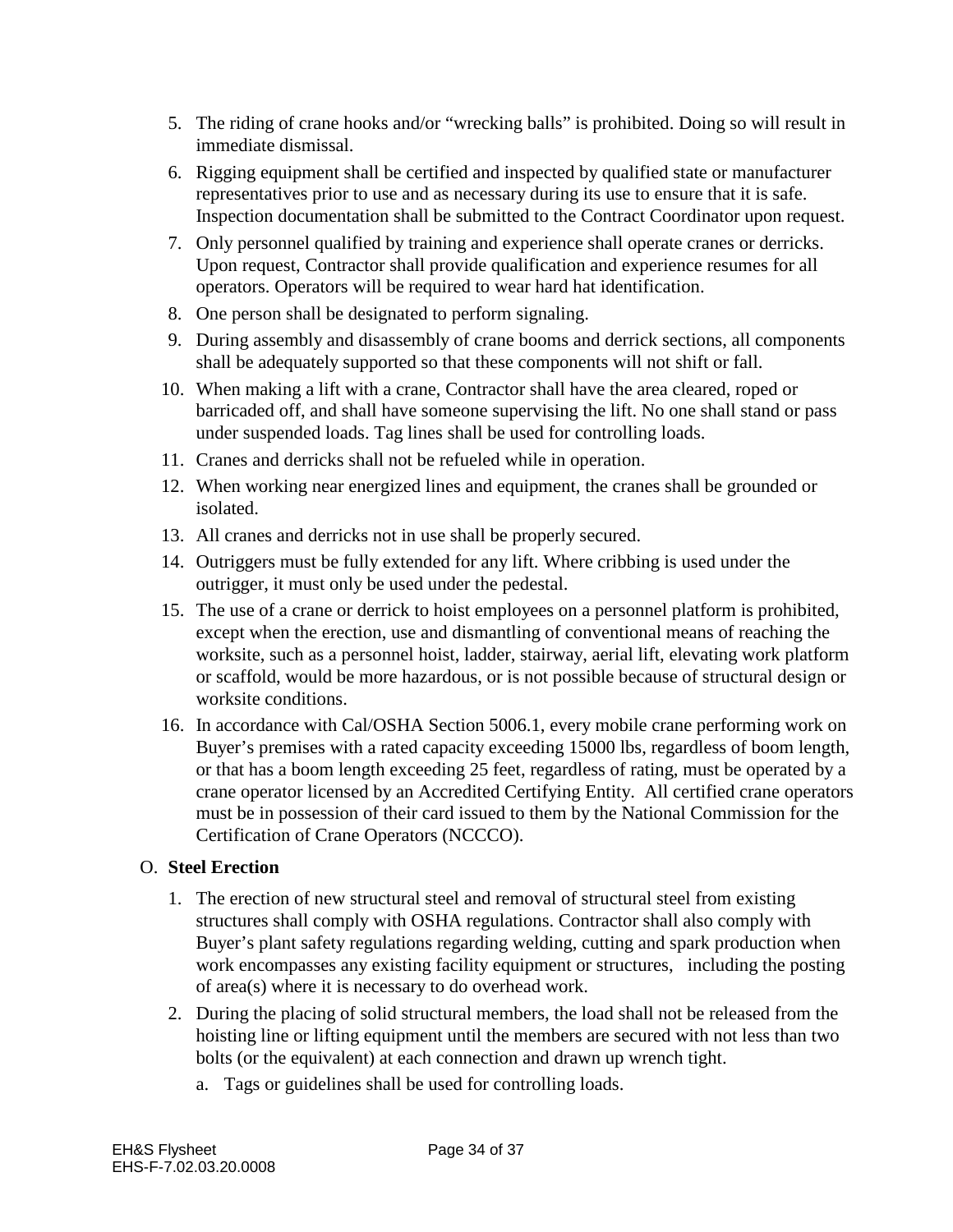- 3. Before extra members are assembled, all joint bolts must be in place. Under no circumstances shall the second level of the structure be erected until all the joint bolts of the first elevation are installed.
- 4. Contractor shall provide and maintain all necessary temporary guying, bracing, falsework, cribbing or other elements required of steel frame to resist safely all wind or seismic forces and construction loads during erection.
- 5. All partially erected structural steel shall be braced or secured in an approved manner during interruptions of work or at the end of the working day.
- 6. Loads should not be placed on structural supports until members are positively secured from movement or accidental displacement.

#### P. **Miscellaneous Provisions**

#### 1. **General:**

- a. Contractor is solely responsible for Contractor's equipment and goods. Buyer is not responsible for any losses by theft (or by whatever nature) of Contractor's property.
- b. Loose clothing, rings and other jewelry shall not be worn around operating tools or machines. Keep sleeves buttoned. Industrial leather gloves shall be worn when using tools, but not with rotating equipment.

#### 2. **Illumination:**

a. Contractor shall ensure that construction areas, aisles, stairs, ramps, runways, corridors, offices, shops, and storage areas where work is in progress shall be adequately lighted with either natural or artificial illumination. Refer to OSHA Standards for illuminated light levels in all work or access areas.

#### 3. **Sanitation**:

- a. Contractor shall furnish an adequate supply of potable water, containers, and disposable cups to Contractor's employees for drinking water.
- b. Contractor shall furnish adequate toilet facilities for Contractor's employees. All portable toilets shall be kept clean, sanitary, and located in an easily accessible area. If they are to be used at night, the area shall be well lighted.

# 4. **Hand and Power Tools**:

- a. All hand and power tools and similar equipment, whether furnished by Contractor or Contractor's employees shall be maintained in a safe operating condition. Damaged tools shall be immediately repaired or replaced. Tools shall be used only for the purpose for which they were designed.
- b. Any tools that are designed to have guards must have those guards in place at all times. Any worker removing a guard or using an unguarded tool shall be subject to dismissal from the worksite.
- c. Grinders are particularly hazardous. Workers shall be trained in their use. While the grinders are rotating, the operator shall assure that he/she is in a balanced position and that the momentum of the disc will carry the tool away from the operator if it becomes stuck.
- 5. **Powder-Actuated Tools**: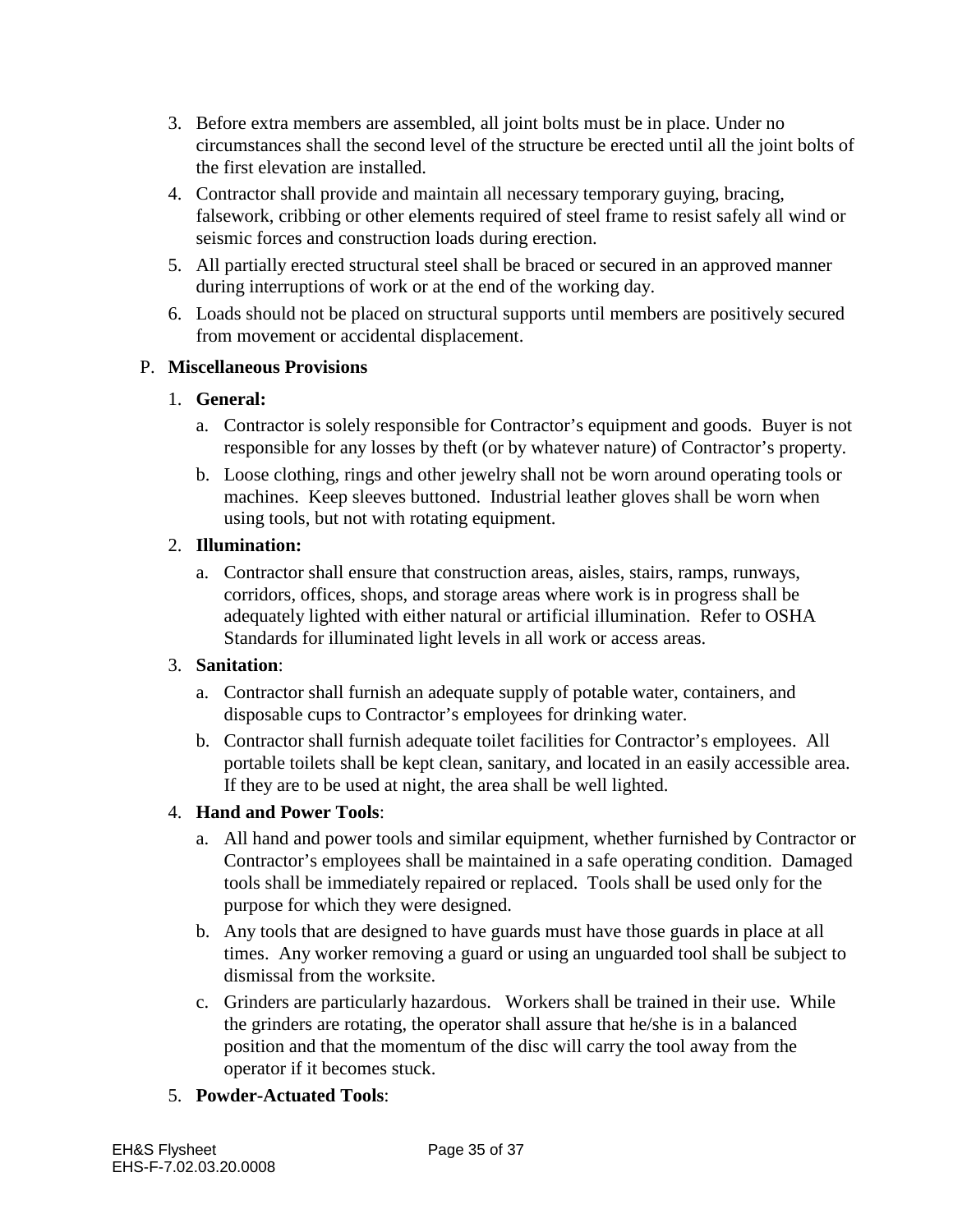- a. Powder-actuated tools shall meet ANSI A10.3 or have a California approved number.
- b. Only trained workers holding a valid operator's card can use a powder-actuated tool.
- c. Containers shall be lockable and bear the label, "POWDER-ACTUATED TOOL", on the outside. The container shall be kept under lock and key storage.
- d. The tool shall not be used:
	- (1) in an explosive environment
	- (2) on hard or brittle material
	- (3) on unbacked, thin, soft material
	- (4) within 1/2 inch of the edge of steel
	- (5) within 3 inches of the edge of masonry
	- (6) on thin concrete
	- (7) on spalled areas
	- (8) on existing holes
- e. Eye protection shall be worn by operators and assistants.
- f. The tool shall be inspected prior to use. Defective tools shall not be used.
- g. Tools shall not be loaded until ready for use. Tools shall be unloaded if work is interrupted.
- h. Upon misfire, the tool shall be held in place for 30 seconds.
- i. Warning signs bearing the words "POWDER-ACTUATED TOOLS IN USE", shall be conspicuously posted within 50 feet.

#### 6. **Laser Equipment**:

a. Anticipated laser use for leveling or surveying must be approved by Buyer's EH&S organization.

#### Q. **Safety Inspection & Housekeeping**:

- 1. Contractor shall check the work area daily at the beginning and at the end of each work shift to ensure safe working conditions are maintained and all safety procedures are followed.
- 2. Contractor shall be responsible for properly organizing all activities on the job site to the extent that good housekeeping shall be practiced at all times. This shall include, but not be limited to:
	- a. As the job progresses, work areas must be kept clean at all times.
	- b. All materials, tools, and equipment must be stored in a stable position to prevent rolling or falling. Materials and supplies shall be kept away from edges of floors, hoistways, stairways, and floor openings. When exterior walls are being built, materials and supplies shall be kept away from the perimeter of the building.
	- c. A safe access way to all work areas and storage areas must be maintained. All stairways, corridors, ladders, catwalks, ramps, passageways, and work platforms shall be kept clear of loose material and trash.